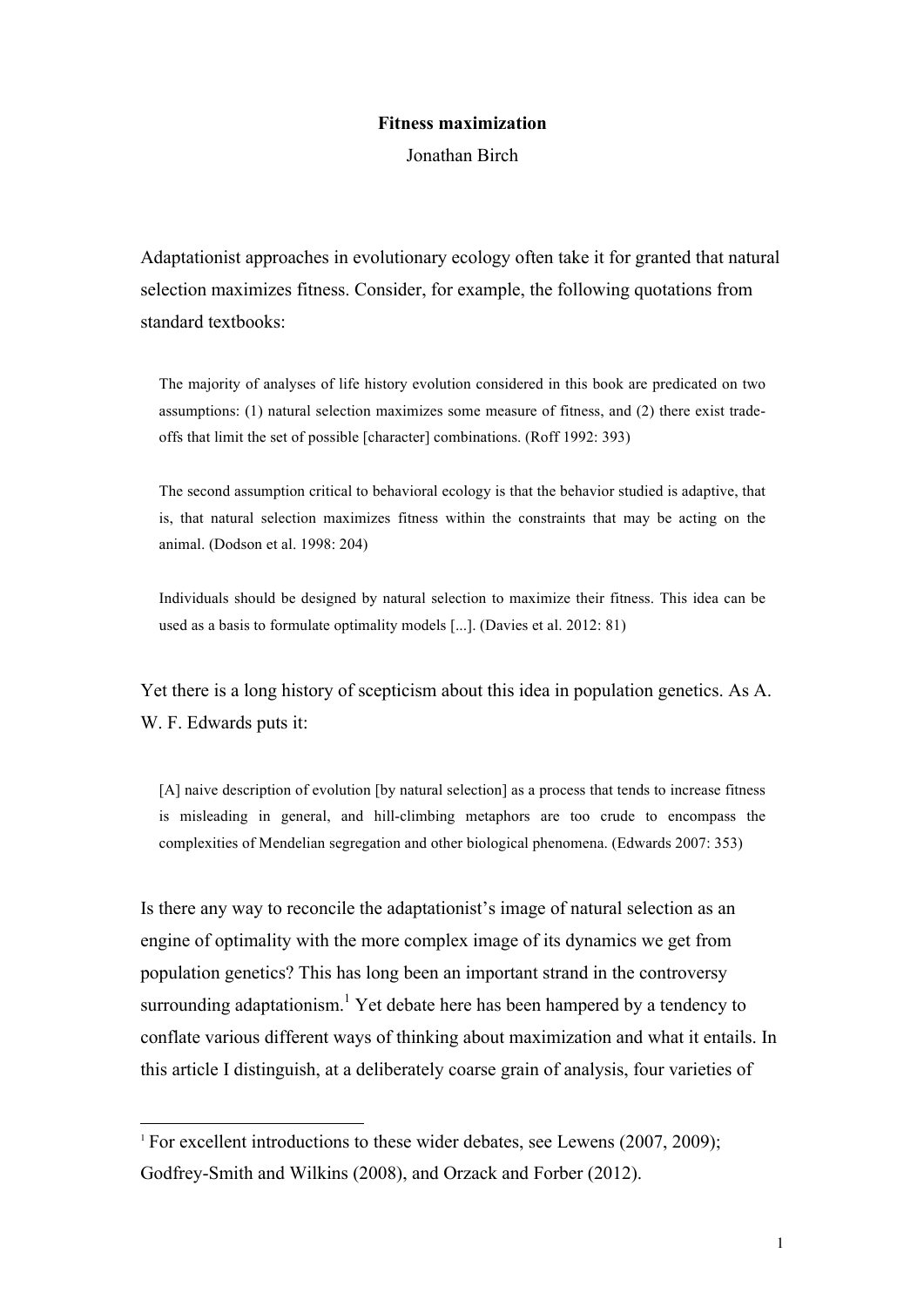maximization principle.<sup>2</sup> I then discuss the logical relations between these varieties, arguing that, although they may seem similar at face value, none entails any of the others. I then turn briefly to the status of each variety, arguing that, while each type of maximization principle faces serious problems, the problems are subtly different for each type.

In the last section, I reflect on what is at stake in this debate. Defenders of fitness maximization are often motivated by a desire to defend adaptationist, optimalitybased approaches in evolutionary ecology of the sort described in the quotations at the start of this article. I argue, however, that the value of optimality-based approaches as tools for hypothesis generation does not depend on the existence of a universal maximization principle describing the action of natural selection. The need for such a principle only arises for those who hold a more epistemically ambitious view about what these approaches can achieve.

### **1 Four varieties of maximization**

Any maximization principle, to be worthy of the name, must spell out what is meant by a fitness maximum, and must assign a special status to such a point in the dynamics of evolution by natural selection. This, however, leaves many options open regarding the nature of the maximum and its significance in the dynamics. We should not be surprised, then, to find many quite different fitness maximization principles in evolutionary biology.

I suggest that two distinctions lead to a useful taxonomy of such principles. First, we should distinguish between maximization principles that concern *what happens at equilibrium* and those that concern *the direction of change*. Second, we should distinguish between maximization principles that concern the *population mean fitness*  and those that concern the *behavioural strategies of individual organisms*.

As a preliminary, I want to introduce Sewall Wright's (1932) adaptive landscape metaphor, to which Edwards alludes in the above quotation. This controversial metaphor looms large in debates about fitness maximization. Wright imagined the mean fitness of a population moving through a multi-dimensional gene frequency

 <sup>2</sup> The basic taxonomy here is set out in greater detail in Birch (2016).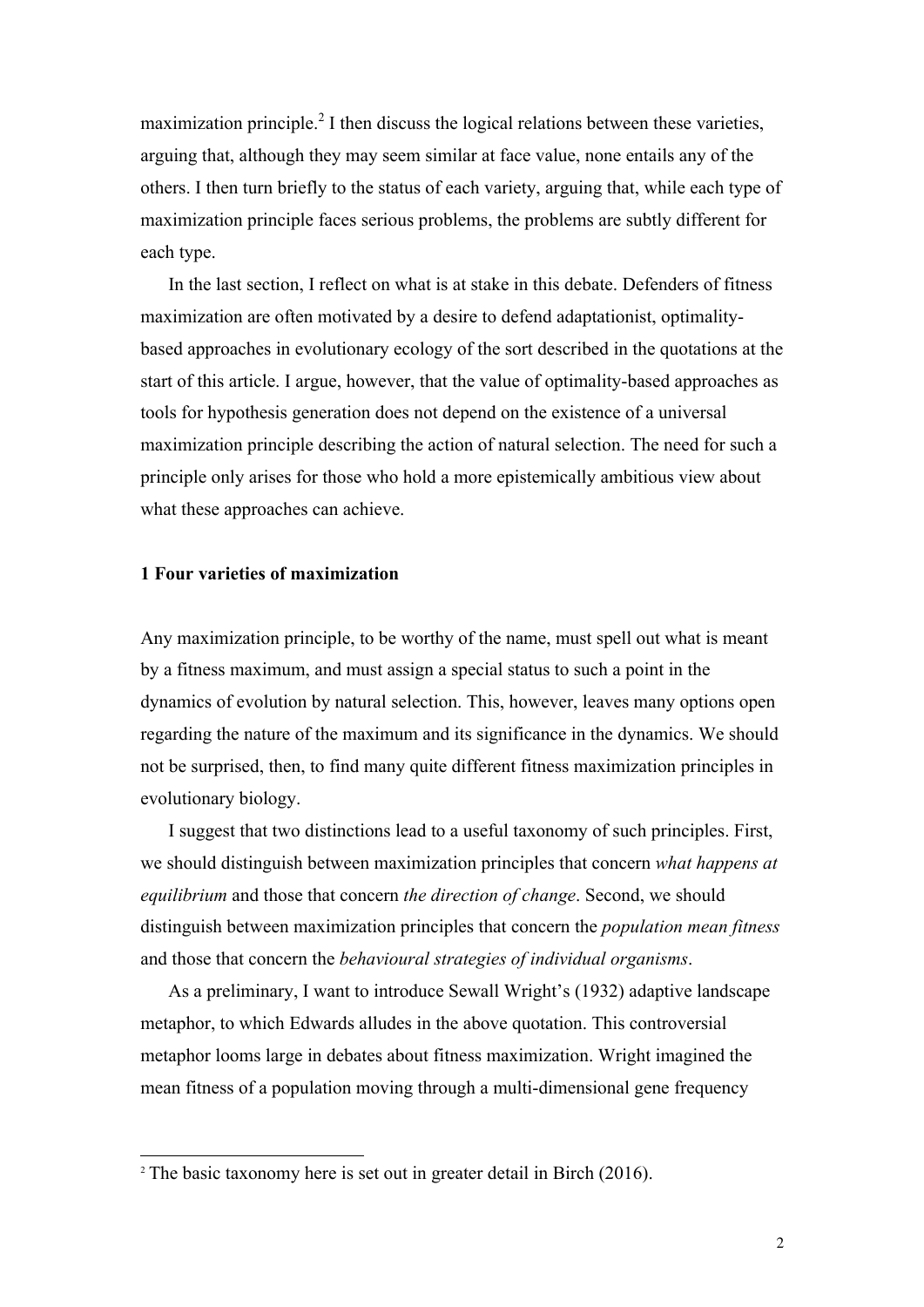space.<sup>3</sup> Flattening this space to three dimensions for ease of visualization, he pictured a landscape characterized by "adaptive peaks" representing mean fitness maxima, and he pictured evolution by natural selection as a "hill-climbing" process that drives a population towards the nearest maximum. In this vision of evolution, natural selection sometimes drives populations to the highest peak (the global maximum) but it may also cause populations to become marooned on local maxima, separated from the global maximum by fitness valleys.

The adaptive landscape metaphor combines two seductive ideas about the dynamics of evolution by natural selection: an idea about equilibrium and an idea about change. First, it pictures the stationary points of evolution by natural selection as points at which mean fitness is maximized, such that any change in the frequency of any allele will decrease mean fitness. Second, it pictures a population out of population-genetic equilibrium as moving reliably upward, in the direction of greater mean fitness.

These two claims are conceptually distinct. To help us keep these ideas separate, let us denote them with the labels "MAX-A" and "MAX-B":

**MAX-A (***Mean fitness, equilibrium***)**: A population undergoing evolution by natural selection is at a stable population-genetic equilibrium if and only if its mean fitness is maximized, such that any change in allele frequencies will reduce mean fitness.

**MAX-B (***Mean fitness, change***)**: If a population is not in population-genetic equilibrium, then natural selection will reliably change allele frequencies in a way that leads to greater mean fitness, even if other factors prevent the population from reaching a maximum.

<sup>&</sup>lt;sup>3</sup> Wright originally envisaged "genotypes [...] packed, side by side [...] in such a way that each is surrounded by genotypes that differ by only one gene replacement" (Wright 1988: 116). On such a landscape, populations would be represented by clouds of genotypes. But the version of the metaphor that now features in standard textbooks represents a population as single point moving through a space defined by population gene frequencies (Ridley 2004; Futuyma 2013). See Pigliucci and Kaplan (2006); Kaplan (2008) for discussion of the different versions of the metaphor.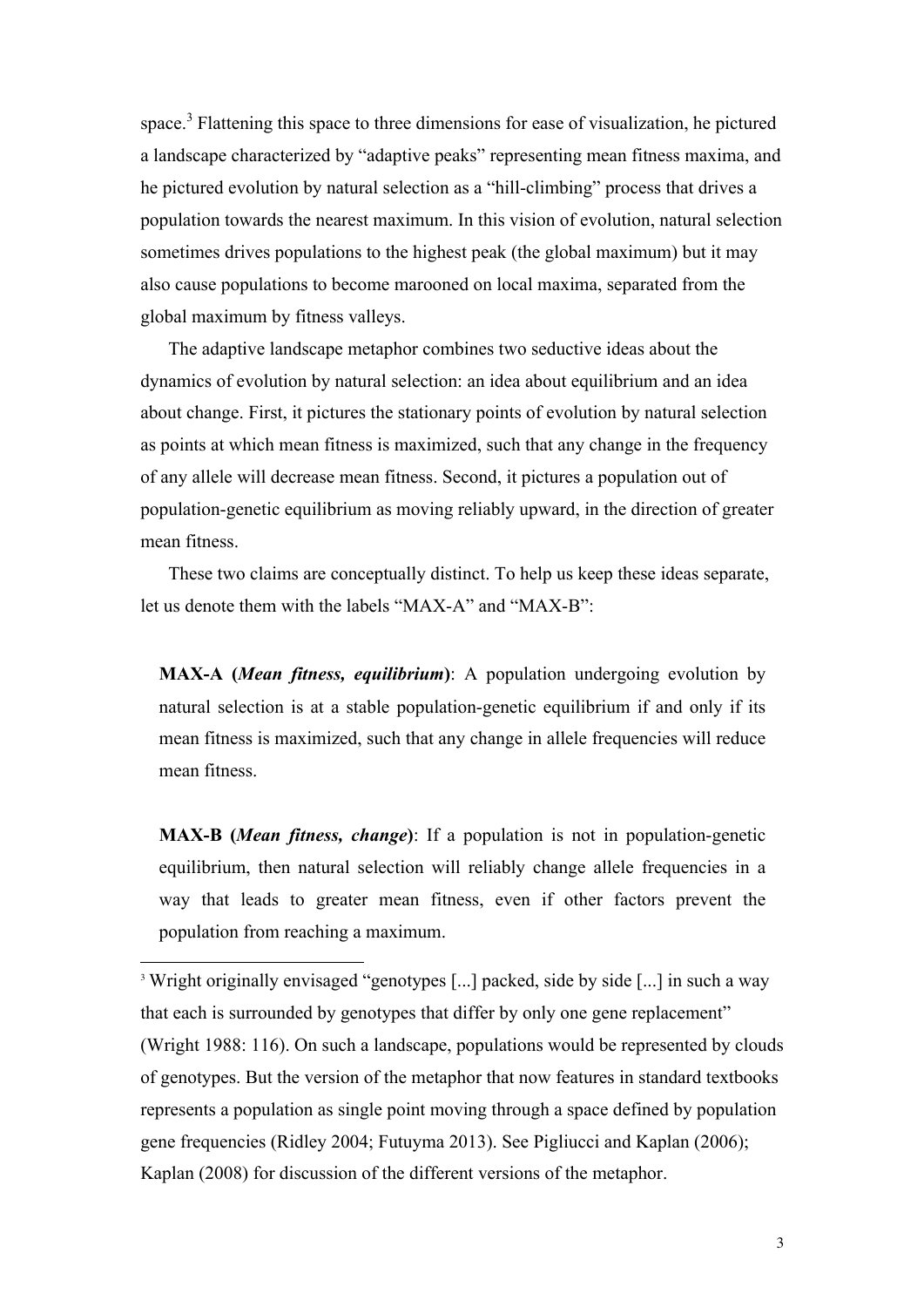In both MAX-A and MAX-B, the variable that is maximized is the population mean, averaged over genotypes or over individuals, of some fitness measure. In this sense, MAX-A and MAX-B are population-centred: they focus on the properties and dynamics of populations, making no explicit reference to the properties of individuals in those populations. But this is not the only way to think about fitness maximization. Behavioural ecologists commonly start with the assumption that an individual organism will behave as if attempting to maximize its own individual fitness or (in the case of social behaviour) its inclusive fitness. They then ask: which strategy, from the range of feasible options, would it be rational for the organism to adopt, given its apparent goal?

We can say (following Alan Grafen) that behavioural ecologists who think in this way are employing an "individual as maximizing agent" analogy (Grafen 1984, 1999). Agential thinking of this sort is widespread in many areas of evolutionary ecology, including inclusive fitness theory, life history theory and evolutionary game theory (e.g. Maynard Smith 1982; Parker and Smith 1990; Davies et al. 2012). The analogy does not involve any literal attribution of rational agency to non-human organisms. Instead, the thought is that organisms, regardless of their degree of cognitive sophistication, can be modelled *as if* they were rational agents attempting to maximize their individual fitness (or inclusive fitness), because natural selection tends to lead to equilibria at which organisms adopt strategies that maximize their individual fitness (or inclusive fitness) within the set of feasible options. This leads to a third conception of fitness maximization:

**MAX-C (***Individual fitness, equilibrium)*: A population undergoing evolution by natural selection is at a stable population-genetic equilibrium if and only if all organisms adopt the phenotype that maximizes their individual fitness (or inclusive fitness) within the set of biologically feasible phenotypic options.

This notion of maximization clearly bears some resemblance to MAX-A, in that it posits a close relationship between population-genetic equilibria and fitness maxima, but it differs in that it defines these maxima not in terms of the mean fitness of the population, but rather in terms of optimal strategy choice, within the set of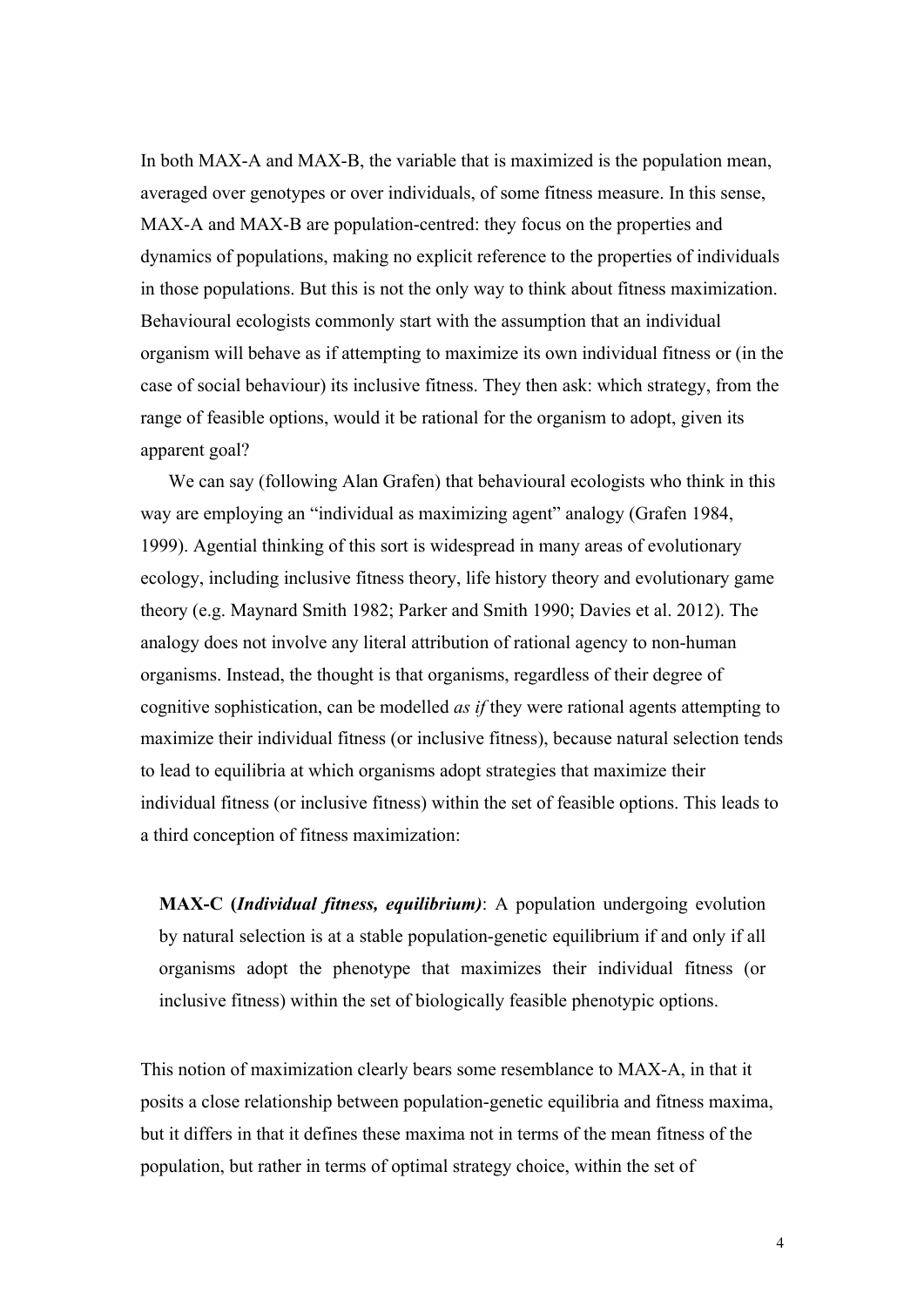biologically feasible options, on the part of individual organisms (the reference to "biologically feasible options" makes it clear that we are talking here about optimization *subject to constraints*, not unconstrained maximization). Despite the superficial similarities, this way of thinking about maximization has little to do with Wright's adaptive landscape metaphor. It is much closer to the notion of maximization which appears in economics, in which humans are typically modelled as rational agents maximizing utility subject to constraints.

MAX-C, like MAX-A, is a claim about what happens at equilibrium. However, the equilibrium/change distinction cross-cuts the mean fitness/individual fitness distinction. This leads to our fourth variety, an individual-level analogue of MAX-B concerning the direction of change:

**MAX-D (***Individual fitness, change***)**: If a population is not in populationgenetic equilibrium, then natural selection will reliably drive it in the direction of a point at which all organisms adopt the phenotype that maximizes their individual fitness (or inclusive fitness) within the set of biologically feasible phenotypic options, even if other factors prevent the population from reaching this point.

## **2 Relations between the varieties**

We now have four varieties of fitness maximization on the table (Table 1). I claim that none of them entails any of others. I will defend this claim piecemeal, looking first at the rows in Table 1 and then at the columns. I assume that if there is no entailment along the rows or the columns, then there is no serious prospect of entailment across the diagonals.

|                    | Equilibrium  | Change       |
|--------------------|--------------|--------------|
| Mean fitness       | <b>MAX-A</b> | <b>MAX-R</b> |
| Individual fitness | <b>MAX-C</b> | <b>MAX-D</b> |

Table 1: Four varieties of fitness-maximization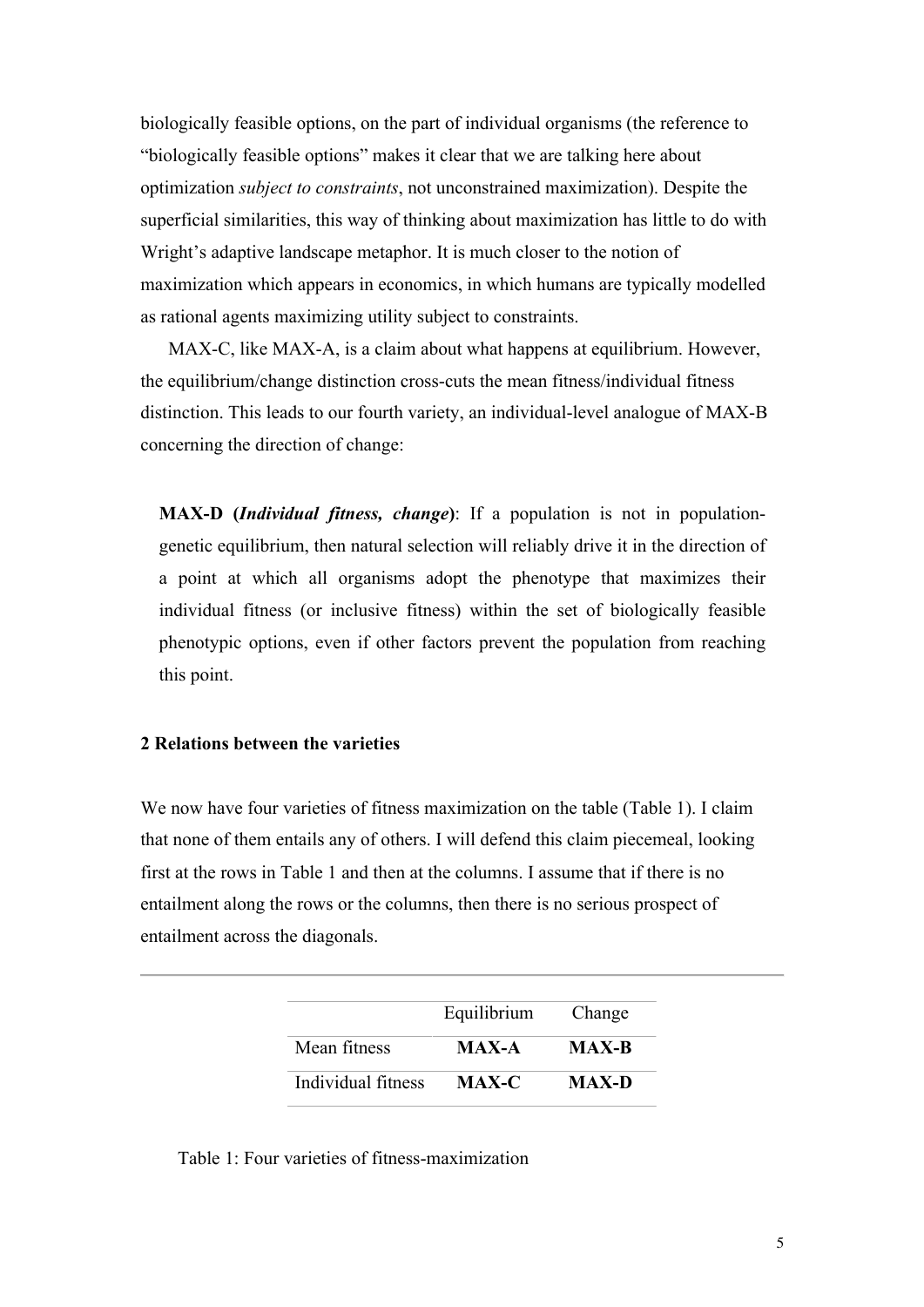The first non-entailment I want to consider concerns the first row. The key points here can be expressed in terms of the adaptive landscape metaphor. In principle, it might be that adaptive peaks are always stationary points and yet selection might be ineffectual at driving populations up slopes towards them. Conversely, selection might drive populations reliably upward whenever they are out of equilibrium, and yet the population might stably stop at least some of the time at points that are not peaks. Hence MAX-A does not entail MAX-B, nor vice versa.

The broader point here is that claims about what happens at equilibrium do not entail claims about the direction of out-of-equilibrium change, nor vice versa. This carries over to the second row. In principle, it might be that a stable stationary point in the dynamics of evolution by natural selection occurs if and only if all organisms in the population have optimal phenotypes, and yet natural selection is ineffectual at driving populations towards such optima. Conversely, selection might reliably drive populations towards such optima, only to reach a stable stationary point part way there. Hence MAX-C does not entail MAX-D, nor vice versa.

The columns are a little more subtle. MAX-A does not entail MAX-C, nor vice versa, because there can be mean fitness maxima (in allele frequency space) at which suboptimal phenotypes are present in the population. MAX-A says that these points constitute stable population-genetic equilibria, whereas MAX-C says they do not. Consider, for example, the polymorphic equilibrium in the standard model of heterozygote advantage, illustrated by the famous case of sickle-cell anaemia and malarial resistance. In regions with a high incidence of malaria, an allele that causes sickle-cell anaemia in the homozygote (i.e. the genotype with two copies of the allele) is nonetheless present at a low frequency at equilibrium because it causes malarial resistance in the heterozygote (i.e. the genotype with one copy). In the standard model of this situation, the equilibrium is a mean fitness maximum—any change in allele frequencies lowers the mean fitness—but it is not a point at which every organism has an optimal phenotype within the range of feasible options (Hedrick 2011).

This suggests that the relationship between MAX-A and MAX-C, far from being one of logical entailment, is actually one of logical incompatibility: they imply contradictory claims about the status of mean fitness maxima at which suboptimal phenotypes are present. However, MAX-A and MAX-C can be made compatible if interpreted as claims about different evolutionary timescales. MAX-A-type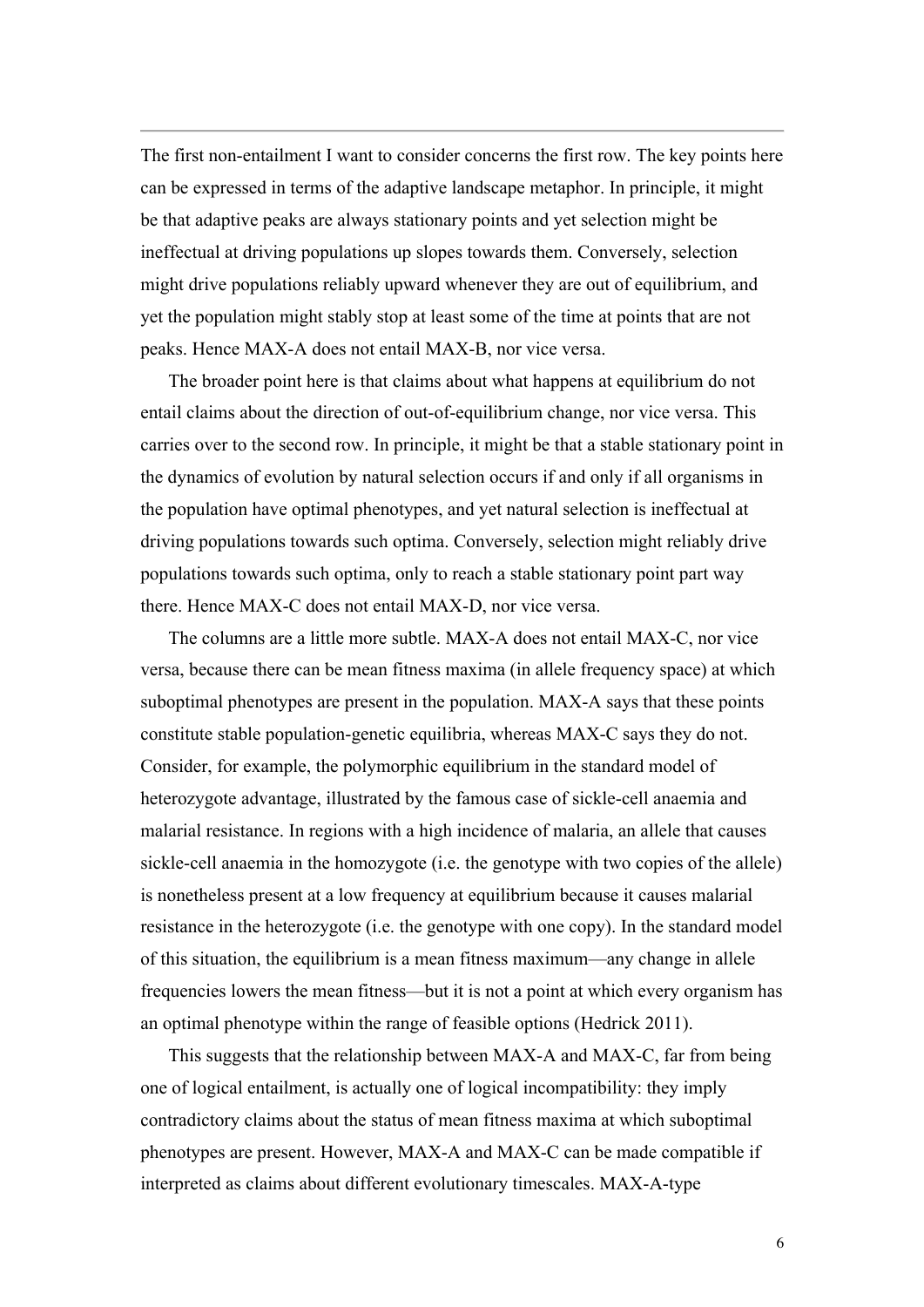maximization principles have usually been studied and discussed in the context of models of short-term "microevolution", such as the heterozygote advantage model discussed above. Yet when applying the "individual as maximizing agent" analogy, evolutionary ecologists often have a longer timescale in mind: the timescale of what Hans Metz (2011) and Peter Godfrey-Smith (2012) have called "mesoevolution." The idea here is that we should think of the attainment of phenotypic optimality as occurring over a timescale long enough for populations to escape short-term equilibria, such as the sickle-cell equilibrium, at which suboptimal phenotypes may be present. This move is central to Peter Hammerstein's (1996) "streetcar theory," which I consider below. For now, I simply want to note that MAX-A, read as a claim about the equilibria of short-term microevolution, is logically independent of MAX-C, read as a claim about the "mesoevolutionary" long run.

The broader point here is that there is a logical gap between claims about shortterm changes in gene frequency and claims about longer-term phenotypic evolution (cf. Wilkins and Godfrey-Smith 2009). This carries over to the second column. Read as claims about the direction of short-term change, MAX-B and MAX-D seem to disagree about what will happen in cases in which a population stands to increase its mean fitness by reducing the frequency of an optimal phenotype. We see this in the sickle-cell model, in which an initially high frequency of malarial resistance is reduced by selection, owing to the adverse fitness consequences of the same gene in the homozygote. Mean fitness increases, but there is no convergence on universal malarial resistance.

As with MAX-A and MAX-C, however, thinking about timescales can help remove this apparent tension. We can read MAX-D as the claim that *over the long term* the dynamics of a population evolving by natural selection will converge on a point at which the population realizes an optimal phenotypic profile. This claim about long-term convergence is logically independent of MAX-B, read as a claim about the short-term direction of change. It is compatible with selection reliably driving a population in the direction of greater mean fitness in the short term, even if this sometimes means driving it away from phenotypic optimality, provided the population converges on phenotypic optimality in the long run. It is also compatible with the direction of short-term change in mean fitness being highly variable and context-dependent.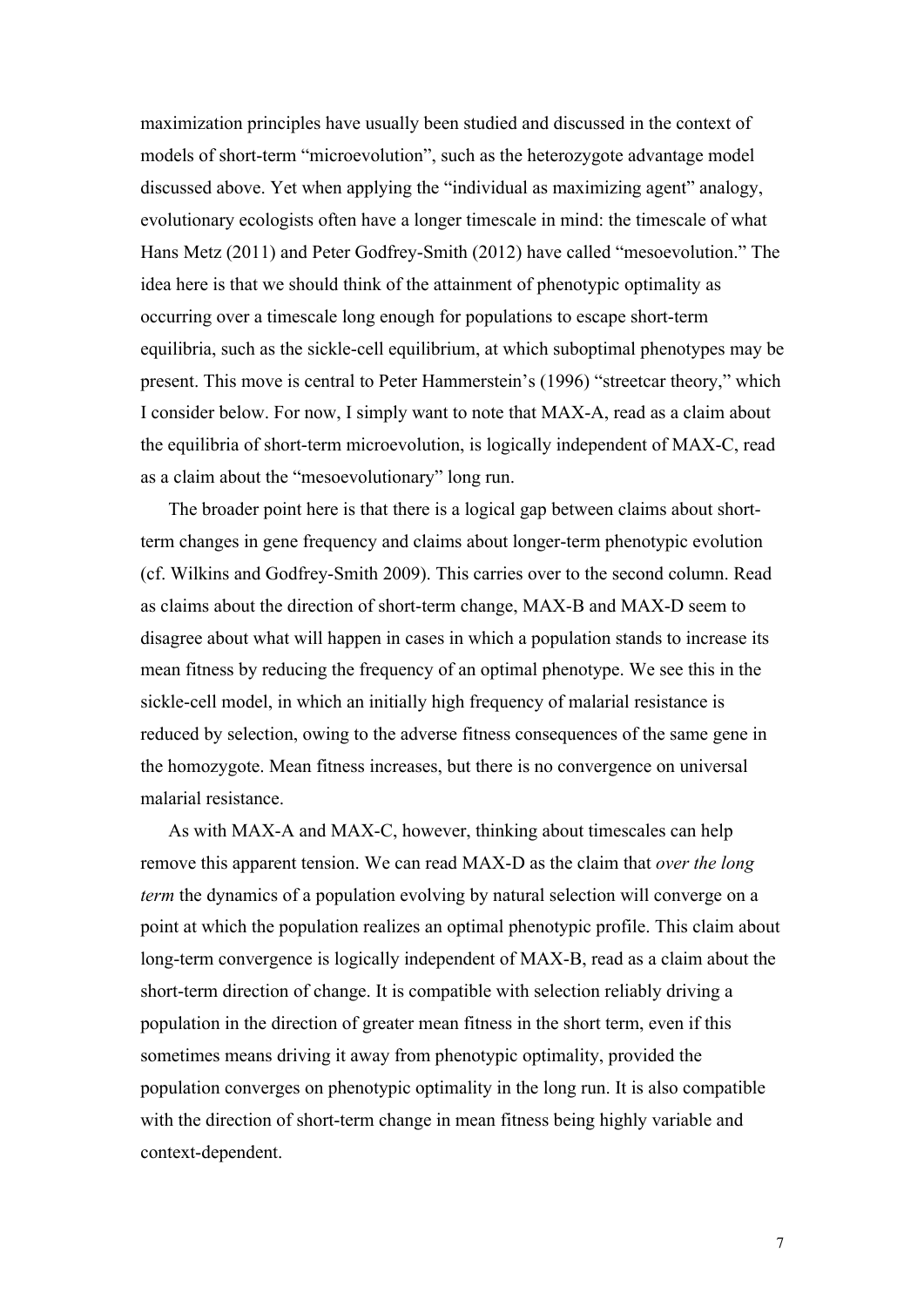## **3 Status of the varieties: MAX-A and MAX-B**

All four varieties of fitness maximization are controversial, but for different reasons. Let us start with MAX-A and MAX-B. While these may look innocuous to biologists trained to think of evolution in terms of adaptive landscapes, they are contentious in population genetics (Ewens 2004; Edwards 2007). MAX-A is challenged by models in which evolution stops at a point that, on any reasonable measure of fitness, is not a mean fitness maximum, even though natural selection is the only evolutionary process at work. Meanwhile, MAX-B is challenged by models in which, on any reasonable measure of fitness, natural selection drives the mean fitness of a population downwards over time.

Models of both sorts have a long history in population genetics. In one-locus models that satisfy various other assumptions (random mating, frequency-independent fitness, selection on viability differences only), the mean fitness does reliably increase and stable equilibria do correspond to mean fitness maxima (Scheuer and Mandel 1959; Mulholland and Smith 1959; Edwards 2000). But relax any of the assumptions of these models and the result is no longer valid. A standard citation in this context is Moran (1964), who constructed a two-locus model in which mean fitness decreases over time, and in which population-genetic equilibrium occurs far from any "adaptive peak." Moran took this result to debunk the very idea of an "adaptive topography." Ewens (1968) and Karlin (1975) reinforced Moran's conclusions with further results along similar lines. The overall message of this work is that both MAX-A and MAX-B are extremely dubious in the multi-locus case (see also Hammerstein 1996; Eshel et al. 1998; Ewens 2004).

Intuitively, the source of the trouble in multi-locus models is that Mendelian segregation, recombination and epistasis complicate the transmission of fitness between parents and offspring. Offspring, while resembling their parents on the whole, inherit a combination of genes that is not a simple replica of either parent. Consequently, a gene that promotes the fitness of a parent can, on finding itself in a new genomic context, detract from the fitness of the offspring by whom it is inherited, with adverse consequences for the population mean fitness. Unfortunately, natural selection only "sees" whether current bearers of an allele are fitter, on average, than non-bearers; it does not "see" what the mean population fitness will be after the vagaries of Mendelian inheritance have taken their course.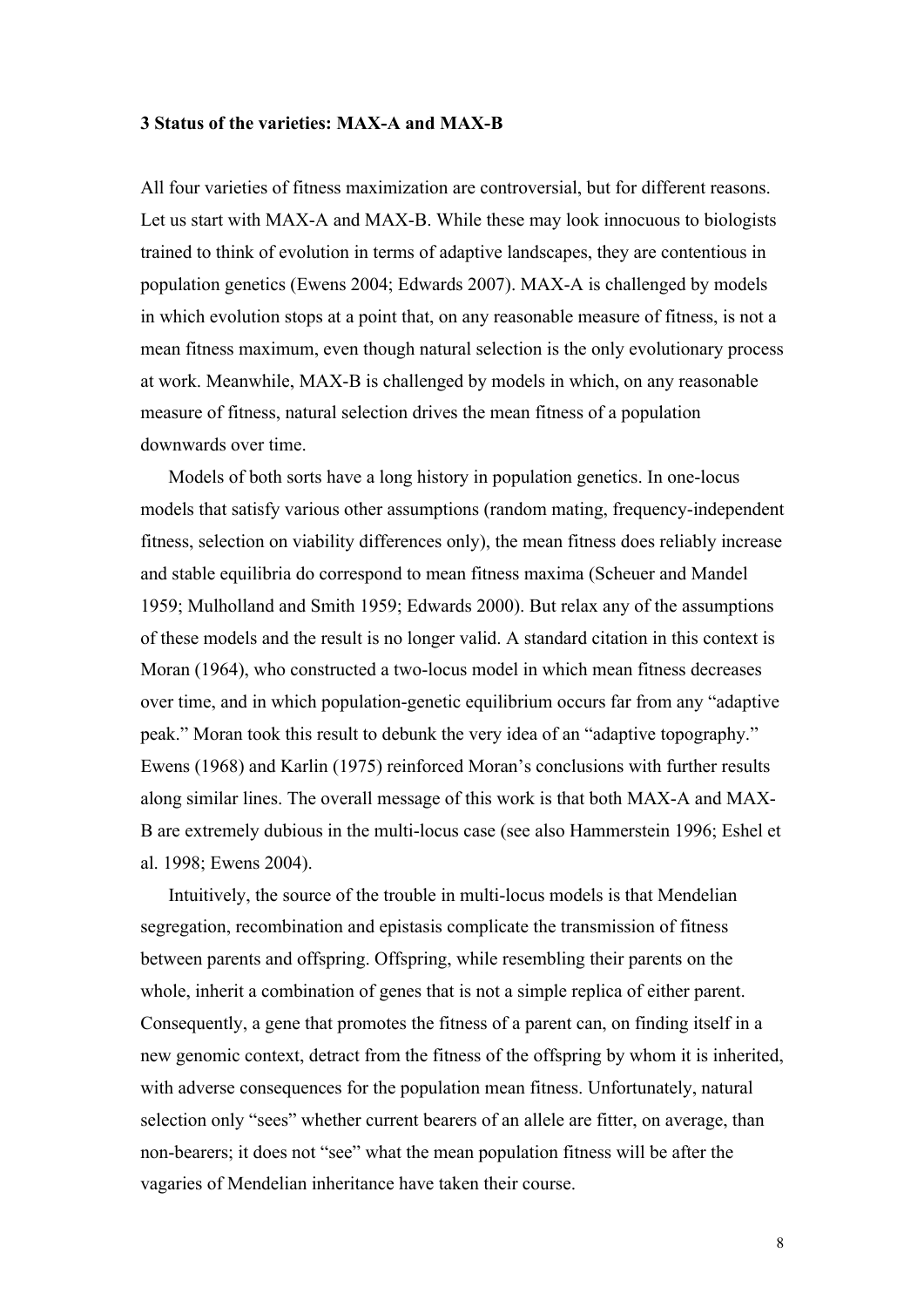In the models referenced above, the fitness of a genotype is assumed to be independent of population gene frequencies. Matters are even worse for mean fitness maximization when we introduce frequency-dependent genotypic fitness. Here, the intuitive problem is that frequency-dependence makes it possible for an allele to be selected even when an increase in its frequency would, via knock-on effects on genotypic fitness values in the next generation, detract from the mean fitness of the population. The moral of over fifty years of work in this area is that, when genotypic fitness depends on gene frequency, the mean fitness does not reliably increase and is rarely maximized at equilibrium. Indeed, in an early treatment of frequencydependence, Sacks (1967) showed that frequency-dependent selection can lead to a stable equilibrium that is also a fitness minimum. This point has been underlined by recent work in the field of adaptive dynamics, which suggests an important role for fitness-minimization in evolution. The idea is that mean fitness minima act as "evolutionary branching points" at which a population fragments, causing different subpopulations to pursue divergent evolutionary trajectories (Geritz and Metz 1998; Doebeli and Dieckmann 2000; Doebeli 2011).

To be clear, the problem these models pose for MAX-A is not simply that the population stops at a local maximum rather than finding its way to the global maximum. The problem is that the population stops at a point that is *not a maximum at all*, whether local or global. If we insist on employing the "adaptive landscape" metaphor in such cases, we should say that the stopping point lies on a "slope" or in a "valley" rather than on a "peak." Likewise, note that the problem these models pose for MAX-B is not simply that the "uphill push" of natural selection is counteracted by other causes of gene frequency change. The problem is that, even when there is no cause of gene frequency change other than natural selection, the mean fitness still decreases.

#### **4 Fisher's fundamental theorem**

From Wright onwards, defenders of MAX-B have often cited R. A. Fisher's fundamental theorem of natural selection (Fisher 1930, 1941) in support of their claims, even though Fisher himself never regarded the theorem as a maximization principle (Edwards 1994). The theorem states that the rate of change in the mean fitness in a population "ascribable to a change in gene frequency" is equal to the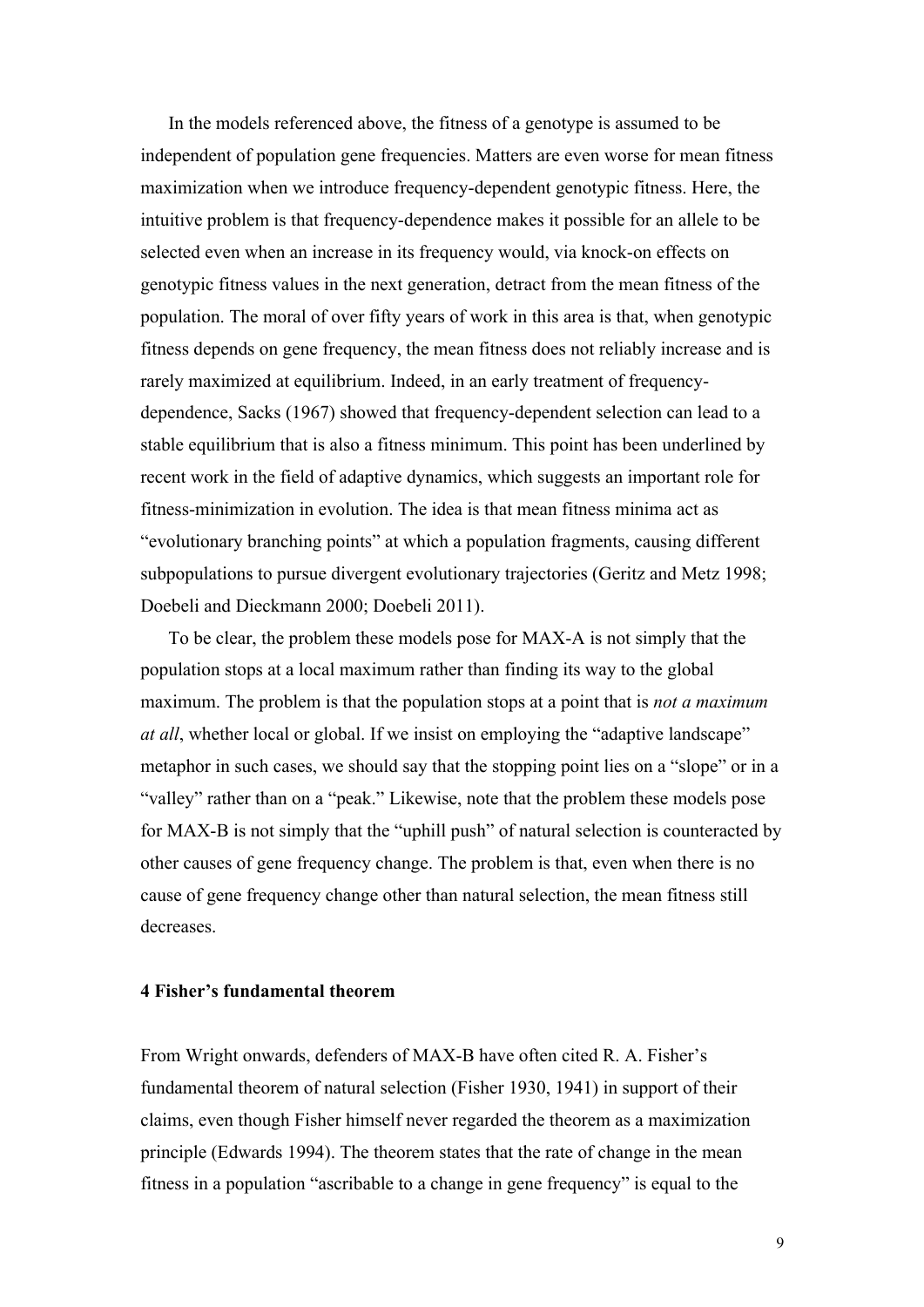additive genetic variance in fitness. Although there has long been uncertainty over its mathematical validity, later reconstructions show clearly that it is a correct result, given a particular interpretation of what Fisher meant by the rate of change "ascribable to a change in gene frequency" (Price 1972; Ewens 1989; Lessard 1997). Since variance cannot be negative, the theorem seems at first glance to imply that the rate of change in mean fitness cannot be negative either, apparently contradicting the results Moran and others have obtained in specific models.

A lot depends, however, on what is packed into Fisher's rather obscure concept of a rate of change "ascribable to a change in gene frequency." In informal terms, the quantity that Fisher proved can never be negative is a quantity that captures what the total rate of change in mean fitness *would* be, *if* we could hold the average effects of alleles on fitness at their current values as natural selection changes their frequencies. The trouble is that, except in cases of perfectly additive genetics (no dominance, epistasis or linkage), the average effects of alleles depend on genotype frequencies, and therefore on allele frequencies, and therefore on the action of natural selection. So as natural selection changes allele frequencies, it changes the average effects of alleles, creating a gap between the total rate of change in mean fitness and the "partial" rate of change with which Fisher's fundamental theorem is concerned.

There is in fact no theoretical guarantee that the total rate of change in mean fitness will be non-negative. To use a potentially misleading metaphor, the picture we get from the fundamental theorem, when we interpret it correctly, is of natural selection pushing the population "uphill" with one hand while it reshapes the landscape with the other. The total action of natural selection may leave the population higher, lower or at the same level, depending on the details. Of course, as Moran (1964) pointed out, this arguably casts doubt on the utility of the adaptive landscape metaphor.<sup>4</sup>

 <sup>4</sup> See Price 1972; Ewens 1989; Frank and Slatkin 1992; Frank 1997; Edwards 1994; Ewens 2004; Plutynski 2006; Okasha 2008; Ewens 2011; Edwards 2014; Grafen 2015; Ewens and Lessard 2015; Birch 2016 for further detail on, and discussion of, these complex issues.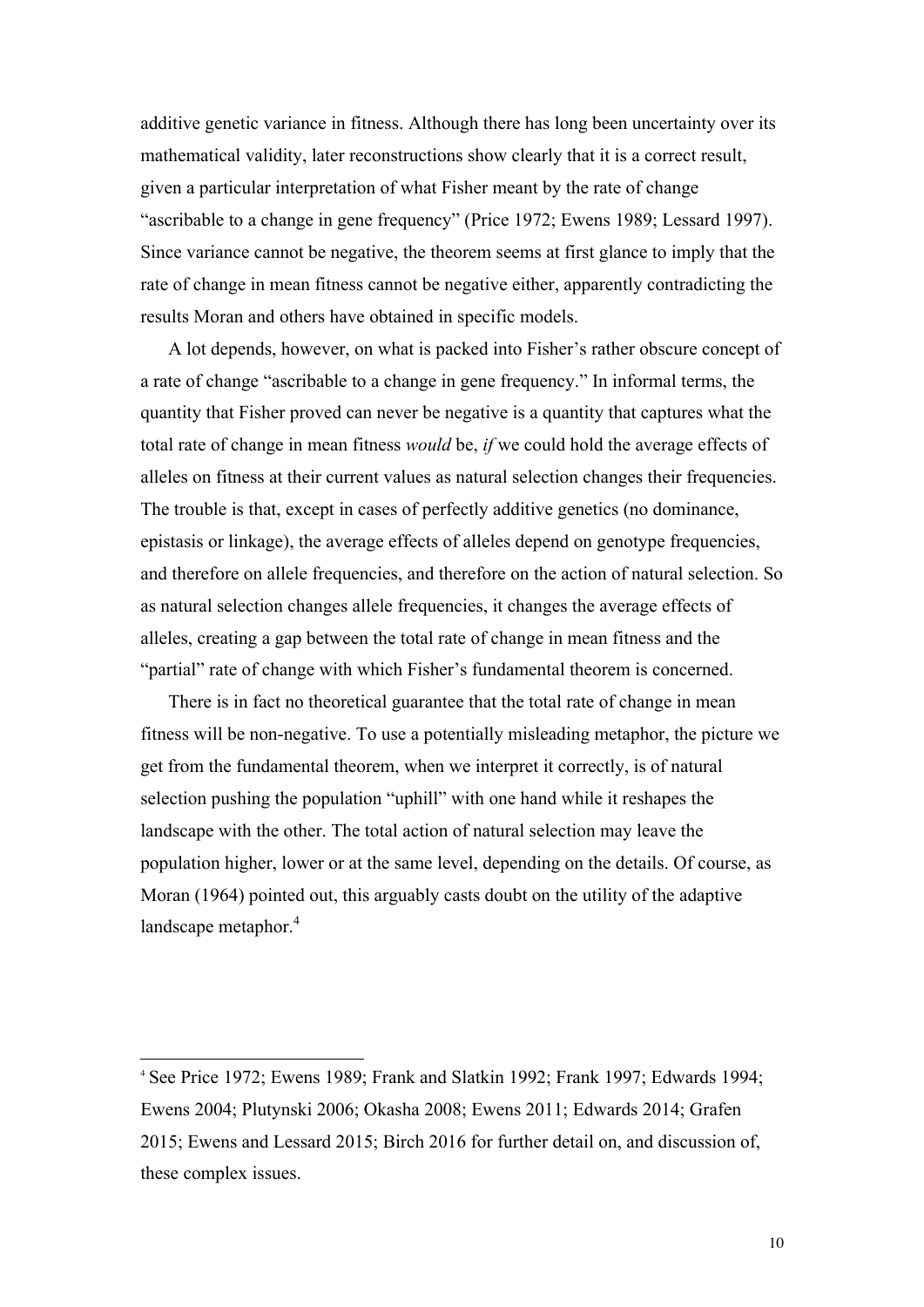### **5 Status of the varieties: MAX-C and MAX-D**

MAX-C-type maximization principles, which switch the focus from the population mean fitness to individual phenotypes and their fitness consequences, have two main cards up their sleeve to help them deal with the traditional problem cases for MAX-A and MAX-B. First, in cases of strategic interaction, an equilibrium that is not a mean fitness maximum can still be reconciled with MAX-C, as long as it is a Nash equilibrium. For, at a Nash equilibrium, organisms are best-response maximizers: they adopt the phenotype (or a phenotype, in cases of weak Nash equilibrium) that is fitness-optimal conditional on the phenotypes of their social partners. This is true even if the Nash equilibrium is a mean fitness minimum.

Second, polymorphic equilibria in which one of the phenotypes present is clearly suboptimal, such as the sickle-cell equilibrium, can be reconciled with MAX-C provided MAX-C is understood as a claim about the stable equilibria of long-term phenotypic evolution, not the stable equilibria of short-term gene frequency change. The key here is to adopt a particularly demanding conception of stability when defining a stable equilibrium of long-term phenotypic evolution, so that sickle-cell type polymorphic equilibria do not qualify as stable. Crucially, the sickle-cell equilibrium is vulnerable to invasion by a mutant that produces malarial resistance in the heterozygote without producing sickle-cell anaemia in the homozygote. So if we define stability in terms of resistance to invasion in the long run, this equilibrium may not be stable after all.

Peter Hammerstein's (1996) "streetcar theory" has been particularly influential in this context (see also Eshel and Feldman 1984, 2001; Liberman 1988; Hammerstein and Selten 1994; Eshel et al. 1998; Hammerstein 2012). On Hammerstein's picture, "an evolving population resembles a streetcar in the sense that it may reach several temporary stops that depend strongly on genetic detail before it reaches a final stop which has higher stability properties and is mainly determined by selective forces at the phenotypic level" (Hammerstein 1996: 512). The "final stop," he argues, will be a Nash equilibrium. Hence we arrive at a tenable version of MAX-C, provided we interpret "stable" equilibria as only those which correspond to Hammerstein's "final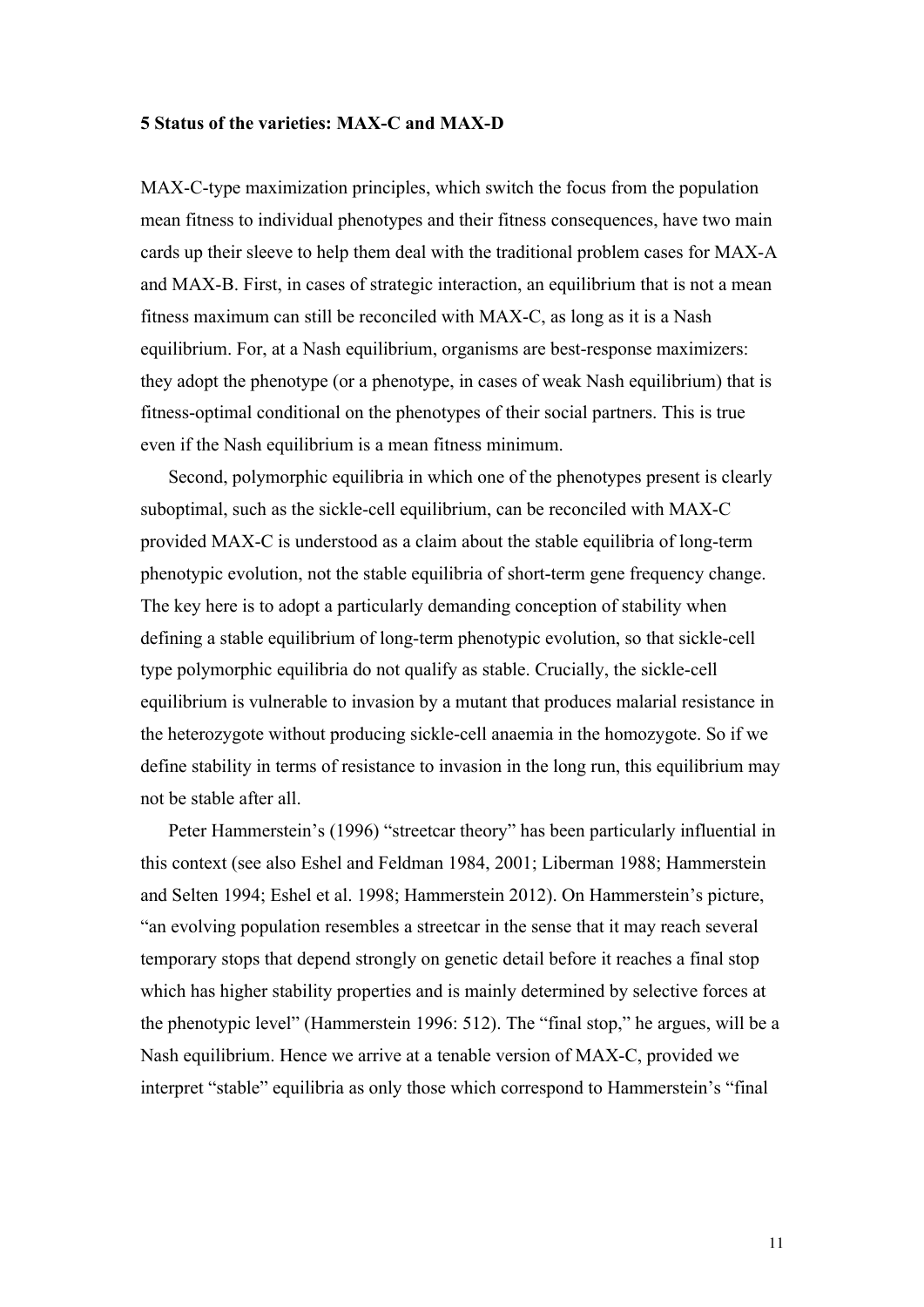stops" achieved in the evolutionary long run, as opposed to the "stops along the way" described by standard microevolutionary theory.<sup>5</sup>

Hammerstein's argument, however, does not establish (nor attempt to establish) MAX-D: it characterizes a special sort of long-term stable equilibrium and shows that it corresponds to a fitness maximum in a certain sense, but it does not give us a reason to think that a population evolving by natural selection will reliably converge towards such a point. This is ultimately an empirical matter, because it depends on the rate of mutation and the rate at which the selective environment changes. As Ilan Eshel and Marcus Feldman note, arguments of this general sort predict optimal outcomes in the long run only if "the regime of selection acting on the trait under study remains invariant during the slow process of transitions between genetic [i.e. short-term] equilibria" (Eshel and Feldman 2001: 186). By contrast, "for shorter-lived processes of conflict (e.g. in a newly colonized niche) we expect the population to be close to a short-term stable equilibrium, but not to one that is long-term stable" (Eshel and Feldman 2001: 186).

In light of this, it also seems clear that the streetcar theory, although it does provide support for a specific, long-term version of MAX-C, does not support the idea that natural selection has any tendency to maximize fitness in the absence of other causes of gene frequency change. On the contrary, the argument concedes that natural selection often will not be able to do so unless another cause of gene frequency change, viz. mutation, is powerful enough to circumvent genetic barriers to optimality (cf. Sober 1987). So, to the extent that the streetcar theory supports a version of adaptationism, it is a version that recognizes the importance of both mutation and selection in determining evolutionary outcomes.

## **6 Formal Darwinism**

This is where Alan Grafen's on-going "Formal Darwinism" project enters the scene (Grafen 2002, 2006, 2007, 2014). Grafen aims to show that, even in models in which

<sup>&</sup>lt;sup>5</sup> This argument does not, however, give us a tenable version of MAX-A, since a Nash equilibrium need not be a mean fitness maximum.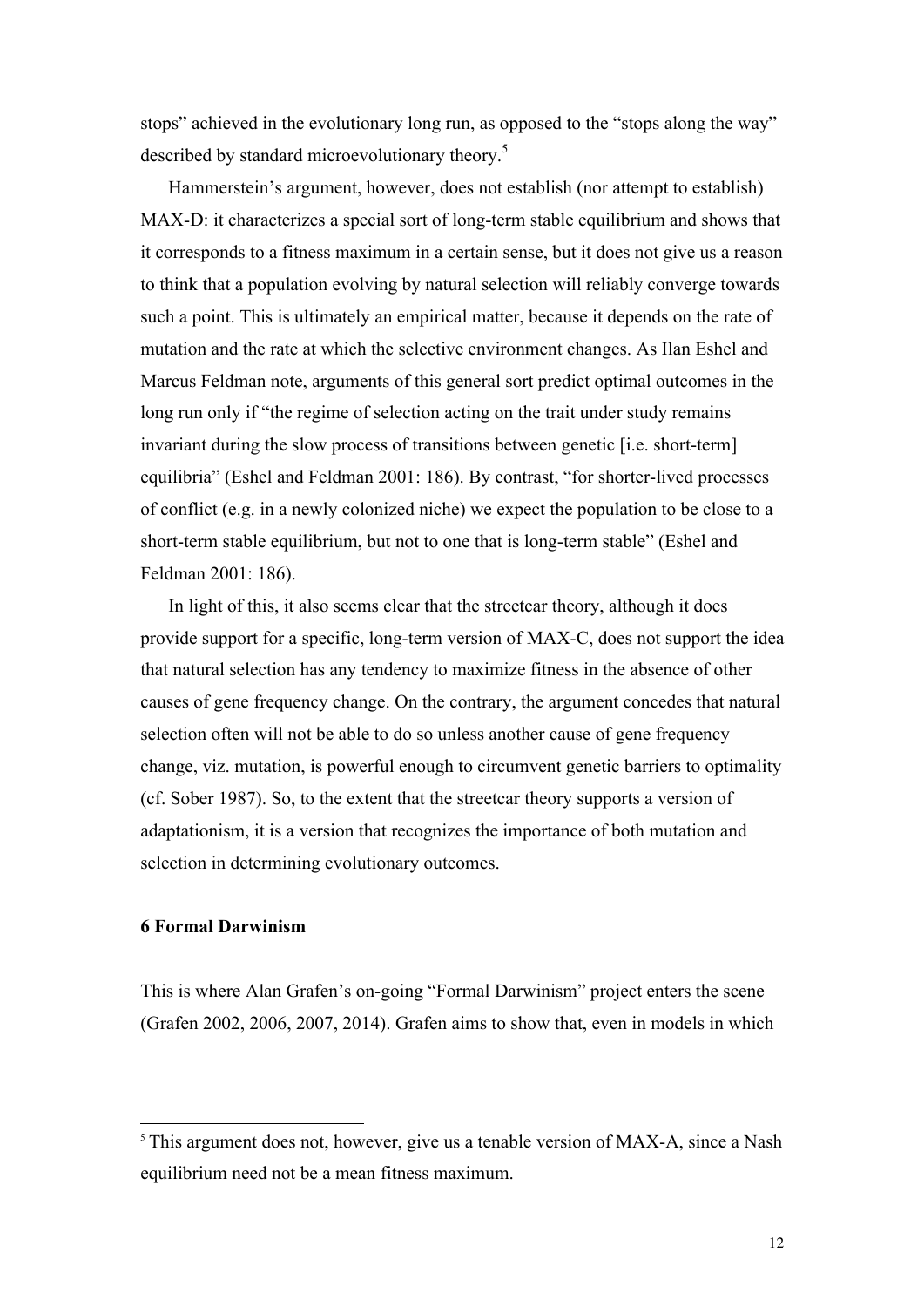we assume the absence of mutation $<sup>6</sup>$ , there are strong formal links between population</sup> genetic equilibrium and phenotypic optimality, where the optimal phenotype is defined as that which maximizes inclusive fitness within a set (*X*) of specified alternative options.

The assuming away of mutation in Grafen's models marks one important difference with Hammerstein's project. The other notable difference is that Grafen's formal links concern the direction of short-term change as well as the nature of longterm equilibrium. In broad terms, what Grafen has shown is that, across a wide range of (mutation-free) models, a population is at a point at which there is no "scope for selection" (roughly, no expected change in any gene frequency) and no "potential for positive selection" (roughly, no phenotype in *X* that is selected-for or that would be selected-for if present) if and only if all organisms have the optimal phenotype in *X*. He also proves links (which I will not discuss here) concerning changes in gene frequency in populations in which some or all individuals are suboptimal. Grafen (2014: 166) glosses these results as showing that "there is a very general expectation of something close to fitness maximization, which will convert into fitness maximization unless there are particular kinds of circumstances."<sup>7</sup>

<sup>7</sup> Others cite Grafen in support of stronger claims. See, for example, West and Burton-Chellew (2013: 1043): "The success of the behavioral ecology approach is built on an extremely solid theoretical grounding (Davies et al. 2012). Darwin (1859) argued that traits that increase fitness will accumulate in populations, leading to organisms that behave as if they are trying to maximize their fitness. Our modern most general genetical interpretation of this is that organisms should behave as if they are trying to maximize their inclusive fitness (Hamilton 1964; Grafen 2006)."

 <sup>6</sup> The key assumptions of Grafen's framework are that there is "no mutation, no gametic selection, fair meiosis and that all the loci contributing to the p-score have the same mode of inheritance" (Grafen 2002: 82). I previously described the absence of mutation as a "limitation" of the framework (Birch 2016), but I now suspect that this not the right way to think about it. A more charitable reading is that Grafen intentionally assumes away mutation in the hope of proving links between selection and optimality that do not rely on assumptions about mutation, as Hammerstein's (1996) results do.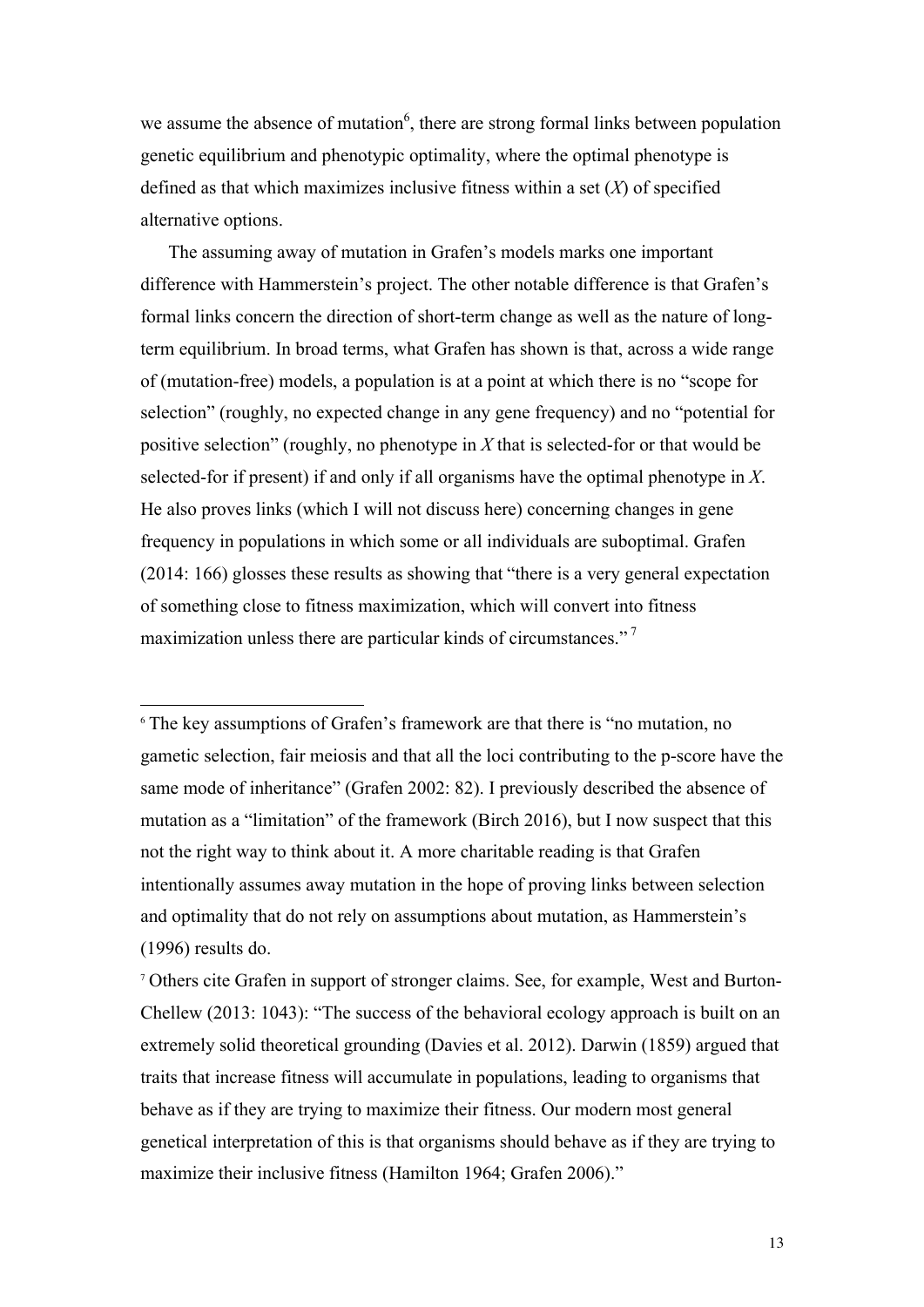I have criticized the Formal Darwinism project on other occasions, and I cannot do justice to this complex topic here (Birch 2014, 2016). I will, however, explain briefly why I think that some of Grafen's informal glosses, such as that in the above quotation, overstate the implications of his formal results for fitness maximization.

We should first ask: which varieties of maximization are at stake? The maximization in which Grafen is interested is the maximization of individual fitness by individual phenotypes: it does not directly involve population means. In effect, he claims to have shown that versions of MAX-C and MAX-D *would* be true in a world without mutation (and in which various other idealizations he makes in his models, such as the absence of meiotic drive and gametic selection, also obtain). Here I will focus on MAX- $C<sup>8</sup>$ 

A natural reaction to this claim is to ask: how could MAX-C possibly be true in a world without mutation? Assuming away mutation seems to make things worse, not better, for fitness maximization. For in a world without mutation, there is no way to get around the constraints imposed by genetic architecture. A population can get permanently stuck at a sickle-cell type polymorphic equilibrium at which suboptimal phenotypes are present. Yet Grafen proves that all of his formal links between gene frequency change and optimal strategy choice still hold in such a context. This is surprising at face value, and it leaves two possibilities: either these cases are not really incompatible with MAX-C after all, despite the apparent presence of suboptimal phenotypes, or else Grafen's formal links do not really imply a version of MAX-C after all, even though his informal gloss suggests they do.

It takes a bit of untangling to see what is going on here (Grafen 2014; Okasha and Paternotte 2014; Birch 2016). The key is to see that Grafen's links do not explicitly refer to population-genetic equilibrium: instead, they characterize an equilibrium as a point at which there is no "scope for selection" and no "potential for positive selection". It turns out that the sickle-cell equilibrium does not qualify as an equilibrium in this sense, because there is a phenotype—malarial resistance—that is being selected-for. By characterizing evolutionary equilibrium in partly phenotypic terms, Grafen is able to disqualify equilibria in which gene frequencies are stably constant but suboptimal phenotypes are present.

 <sup>8</sup> Similar considerations complicate the relationship between Grafen's links and MAX-D, though I will not discuss this issue here.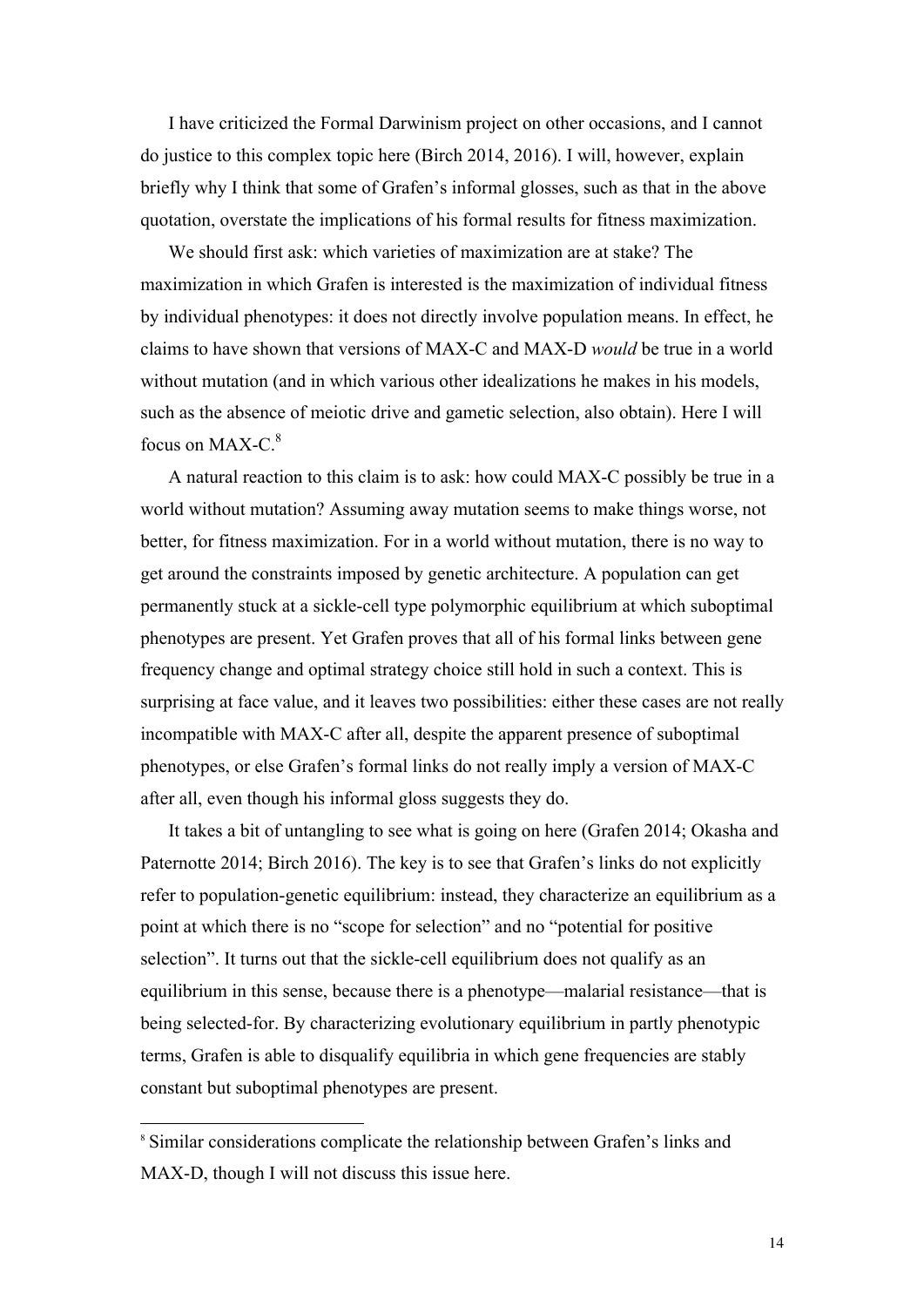However, this unorthodox way of thinking about equilibrium has some odd consequences. For example, an initial population composed of 100% heterozygotes, all with the optimal malarial resistance phenotype, qualifies as an equilibrium in the sense that matters for Grafen's links. It qualifies because it has no expected change in gene frequencies in the initial time step and no phenotype that is or would be selectedfor, even though selection will inevitably start altering gene frequencies as soon as homozygotes appear (Grafen 2014).

As Grafen himself notes, the way in which the links hold in cases of heterozygote advantage "seem[s] to contain an element of evasion, and call[s] into question the meaning and value of the links themselves" (Grafen 2014: 165). The question is what this means for the relationship between the links and our MAX-C. Here is one way to go: MAX-C is clearly false in sickle-cell type models without mutation, but Grafen's links are true; so, despite appearing at face value to do so, Grafen's links do not imply MAX-C. This is the response I advocated on an earlier occasion (Birch 2016).

However, there is, I think, is another way of reading this: a way more sympathetic to Grafen's aims. This is to say that Grafen, like Hammerstein, has found a way of constructing a non-standard equilibrium concept so that equilibria at which suboptimal phenotypes are present do not qualify as equilibria. The novelty of Grafen's approach is to appeal to phenotypic considerations in constructing the equilibrium concept, where Hammerstein appeals to assumptions about the rate of mutation and the long-run malleability of genetic architectures. If we formulate MAX-C using Grafen's non-standard equilibrium concept, then it comes out true (see "MAX-C\*\*" in Birch 2016). What remains up for debate is whether evolution by natural selection has any reliable tendency to arrive at equilibria, thus construed.

#### **7 Living without maximization**

For both Hammerstein and Grafen, the project of pursuing fitness maximization principles, in the face of widespread skepticism from population geneticists, is justified by the need to provide a theoretical foundation for adaptationist, optimalitybased approaches in behavioural ecology (and evolutionary ecology more generally). The same need is clearly felt by those behavioural ecologists who have pounced on Grafen's links (too hastily, in my view) as providing "an extremely solid theoretical grounding" for the field (West and Burton-Chellew 2013: 1043).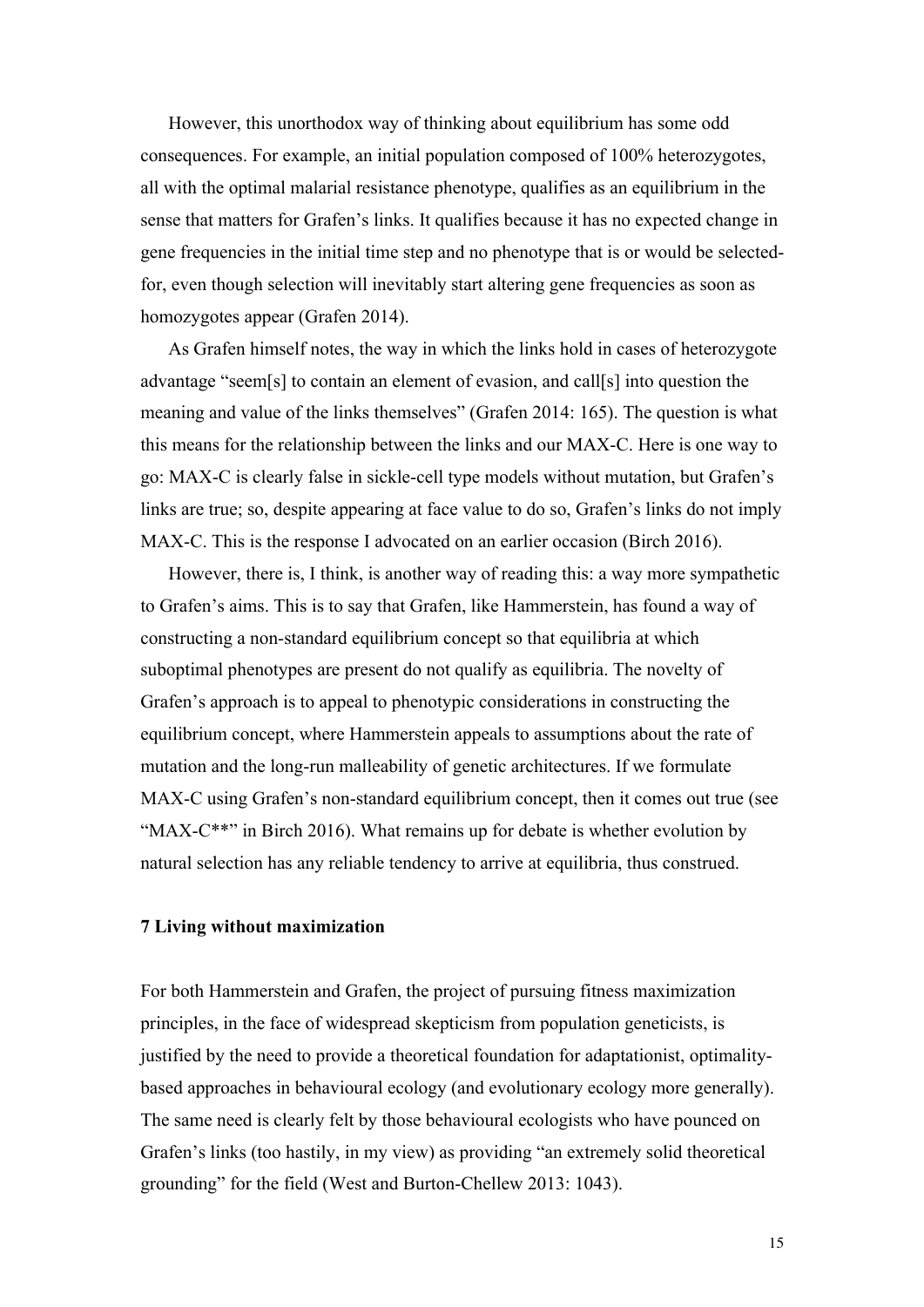What drives this need? Why can't behavioural ecologists simply accept the message from population genetics that the dynamics of natural selection are messy and complicated, and revise their models accordingly? The problem with this suggestion is that the vast majority of work in behavioural ecology relies on what Grafen (1984) has termed "the phenotypic gambit": the bet that the evolution of complex phenotypes can be understood in ignorance of the complex genetic architectures that underlie them. Approaches as diverse as inclusive fitness theory, life history theory, multi-level selection theory and evolutionary game theory all have this much in common.

The precise nature of the gambit varies depending on the details of the approach: for example, the inclusive fitness approach aims to understand the evolution of a trait by looking at its fitness effects on an organism and its social partners, the patterns of genetic relatedness between social partners, and the trait's heritability. Maximizationbased techniques are often employed, but need not be. In virtually all cases, however, researchers make a fundamental bet that they can explain evolutionary outcomes without detailed knowledge of the genotype-phenotype map. The rationale for this bet is a practical one. We may be living in a "post-genomic" age, but, for the vast majority of traits in the vast majority of species, we still lack the sort of data concerning the genetic architectures underlying complex behaviour that ecologists would need in order to do without the phenotypic gambit. This is what drives the desire to show that the long-term equilibria of the evolutionary process are governed by, in Hammerstein's words, "selective forces at the phenotypic level," which can be understood in the absence of detailed knowledge of genetics.

There is, I think, a real danger that this holy grail of foundational work in behavioural ecology will prove mythical. The early models of Moran and others should already be enough to convince us that there can be no purely theoretical guarantee that evolutionary equilibria will be fitness maxima. This inevitably depends on the ability of mutation to alter genetic arrangements. There may be nothing further to say here except that sometimes this happens and sometimes it doesn't. In some cases, the genetic architecture underlying a trait will preclude its optimization; sometimes it will be favourable. Sometimes an unfavourable architecture will be made more favourable by a change in the genetics; in other cases it may persist longer than the selective environment. It all depends on the details.

16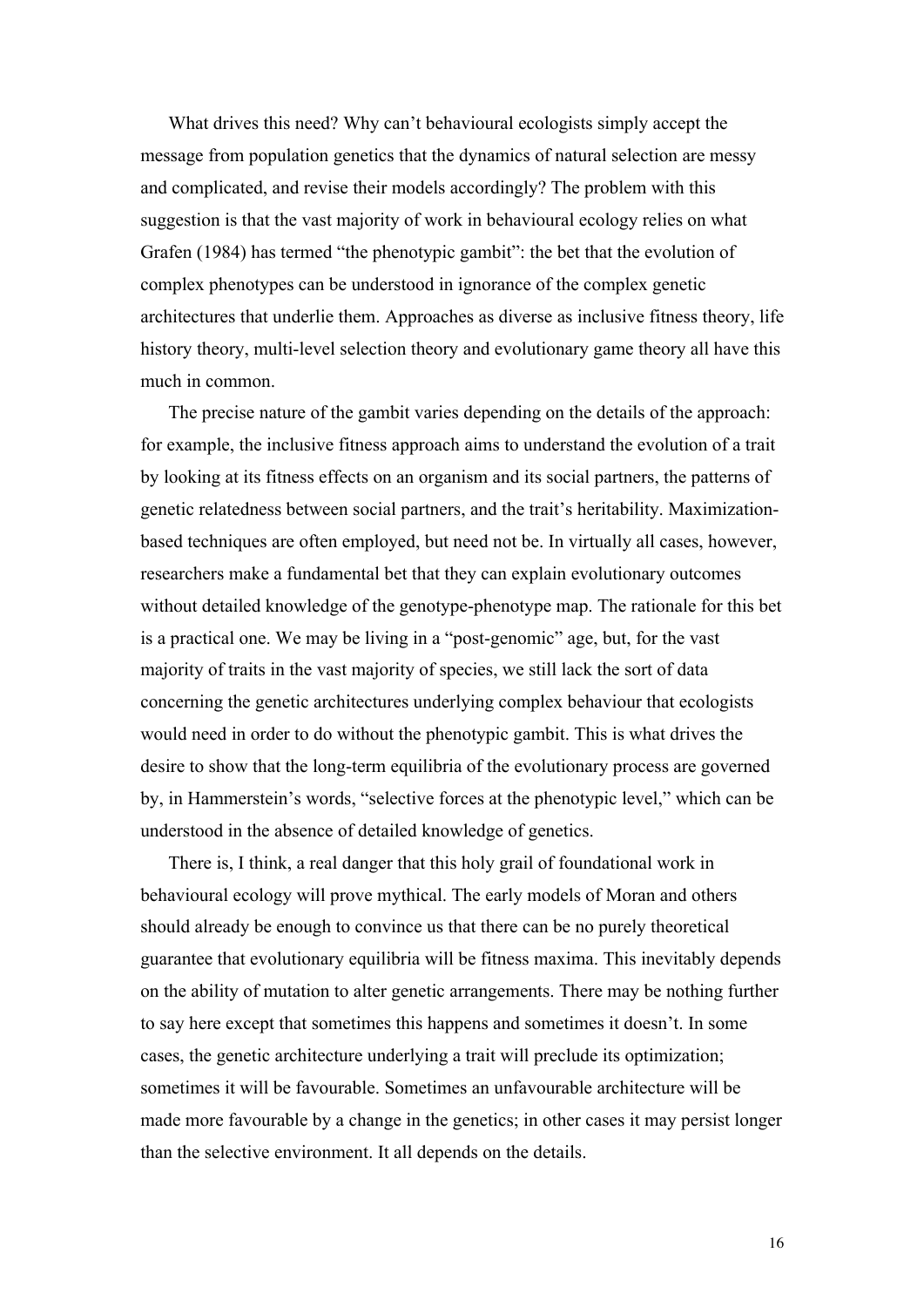I suggest, however, that we can make peace with the phenotypic gambit without having to deny the dependence of real-world evolutionary outcomes on genetic detail. The key is to recognize that, while the gambit really is a gambit—an opening bet and not a "solid theoretical grounding" for which we have compelling independent evidence, it not always problematic to rest a scientific research programme on a bet of this sort. This depends on the epistemic ambitions of the programme. If optimality modelling aims to yield, by itself, knowledge of the evolutionary processes that have shaped phenotypic traits, then its reliance on a bet is indeed a problem. For this suggests that, even when the hypotheses it generates are true, they are only luckily true (i.e., true because the assumptions of the phenotypic gambit happened to be true in this case), and this undermines the idea that they constitute knowledge.

However, if we see the goal of optimality-based approaches as primarily one of hypothesis generation, the reliance on a bet is unproblematic.<sup>9</sup> After all, it is a bet that has led consistently to the generation of serious and credible evolutionary hypotheses—hypotheses that are plausible given everything we currently know. This is not a trivial achievement. The phenotypic gambit, in all its forms, represents a very well designed heuristic for this purpose. On the one hand, it permits modellers to idealize away potential complications about which they are unavoidably ignorant, while, on the other hand, it demands sensitivity to the knowable empirical facts about fitness effects, population structure, heritabilities, coefficients of relatedness and so on.

The upshot is that whether optimality modellers should be worried about the absence of a theoretical justification for fitness maximization depends on the function they intend their models to serve. The lack of such a justification challenges more epistemically ambitious claims about their function, but it does not undermine their value as sources of credible empirical hypotheses: hypotheses that should not be

 <sup>9</sup> Alexandrova (2008) argues that we should understand models in experimental economics as tools for hypothesis generation and constructs a detailed account of how this works. Roughly, the idea is that models provide "open formulae" for causal hypotheses: they generate schemas for causal hypotheses that do not assert anything until we add either a quantifier or a singular instance. I suspect this sort of account would fit many optimality models in evolutionary ecology quite well, but I do not pursue this in detail here.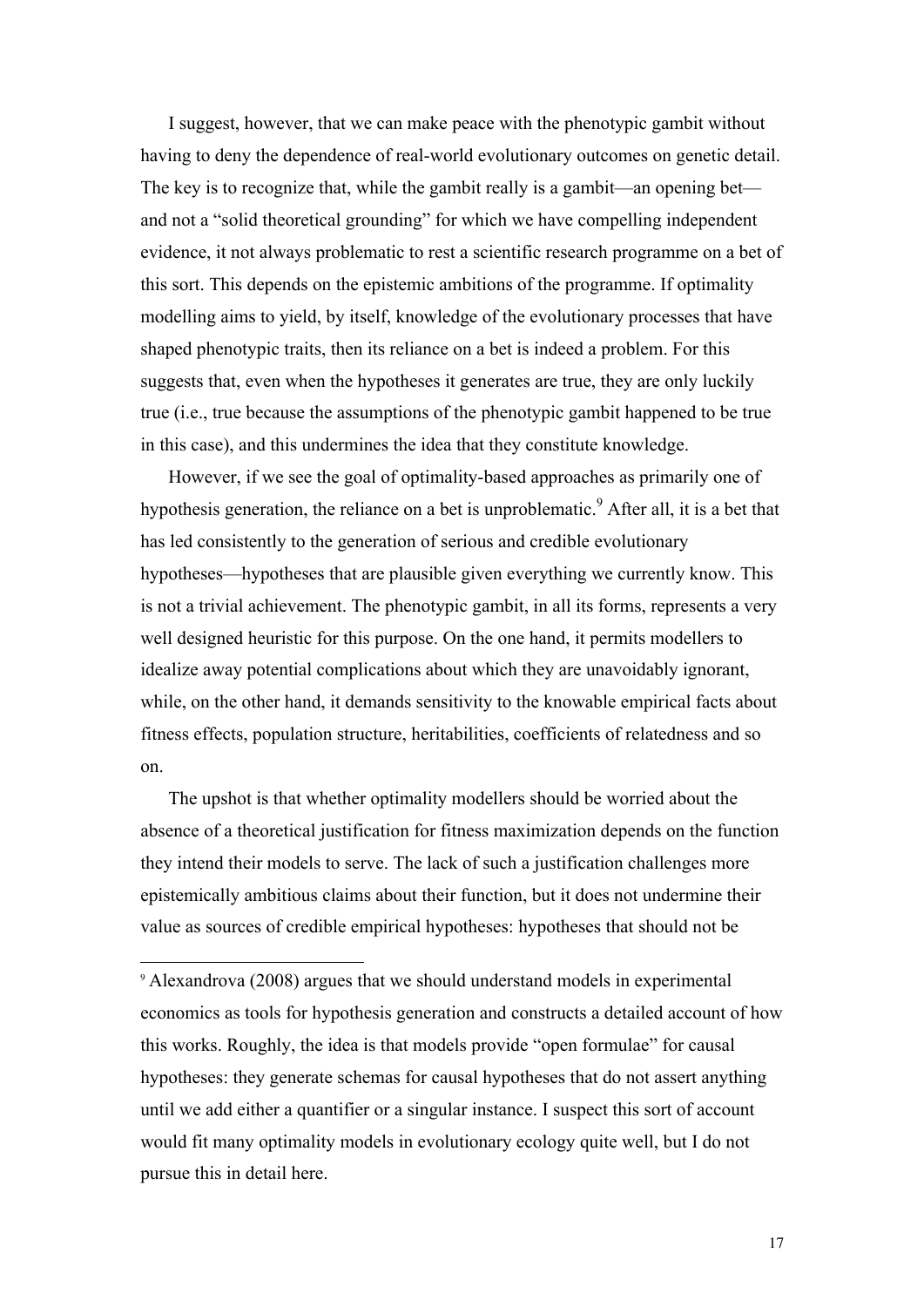regarded as knowledge until the underlying genetic architecture of the trait in question—and its compatibility or otherwise with the hypothesis—is known.<sup>10</sup>

I suspect many evolutionary ecologists would want to resist this epistemically modest conception of the function of optimality modelling. But I think we can embrace it while still recognizing the scientific value of this kind of work. Serious and credible evolutionary hypotheses are hard to find, and we should not be dismissive of methodological approaches that have consistently generated them.

#### **Acknowledgements**

I thank Anthony Edwards, Warren Ewens, Alan Grafen, Rufus Johnstone, Tim Lewens, Samir Okasha, Steven Orzack, Cedric Paternotte, and John Welch for very helpful discussions and/or email exchanges on these issues. I thank Wiley-Blackwell for permitting the re-use of some material from Birch, J. (2016) "Natural selection and the maximization of fitness," *Biological Reviews*, © 2016 Cambridge Philosophical Society. The present article is intended as a companion piece to this longer article, in which Fisher's fundamental theorem and Formal Darwinism are discussed in greater mathematical detail. This work was supported by a Philip Leverhulme Prize from the Leverhulme Trust.

 $10$  In a similar vein, Potochnik (2009) distinguishes strong and weak uses of optimality models, where the "strong use" involves the claim that selection was the only important influence on the evolution of the trait, and the "weak use" involves the weaker claim that model accurately represents the role played by selection in the evolution of the trait. However, even Potochnik's "weak use" strikes me as an epistemically ambitious use, since it relies on the idea that optimality models "accurately represent the selection dynamics involved in producing the target evolutionary outcome" (Potochnik 2009: 187). My proposal is more akin to the "even weaker" use that Potochnik attributes to Seger and Stubblefield (1996).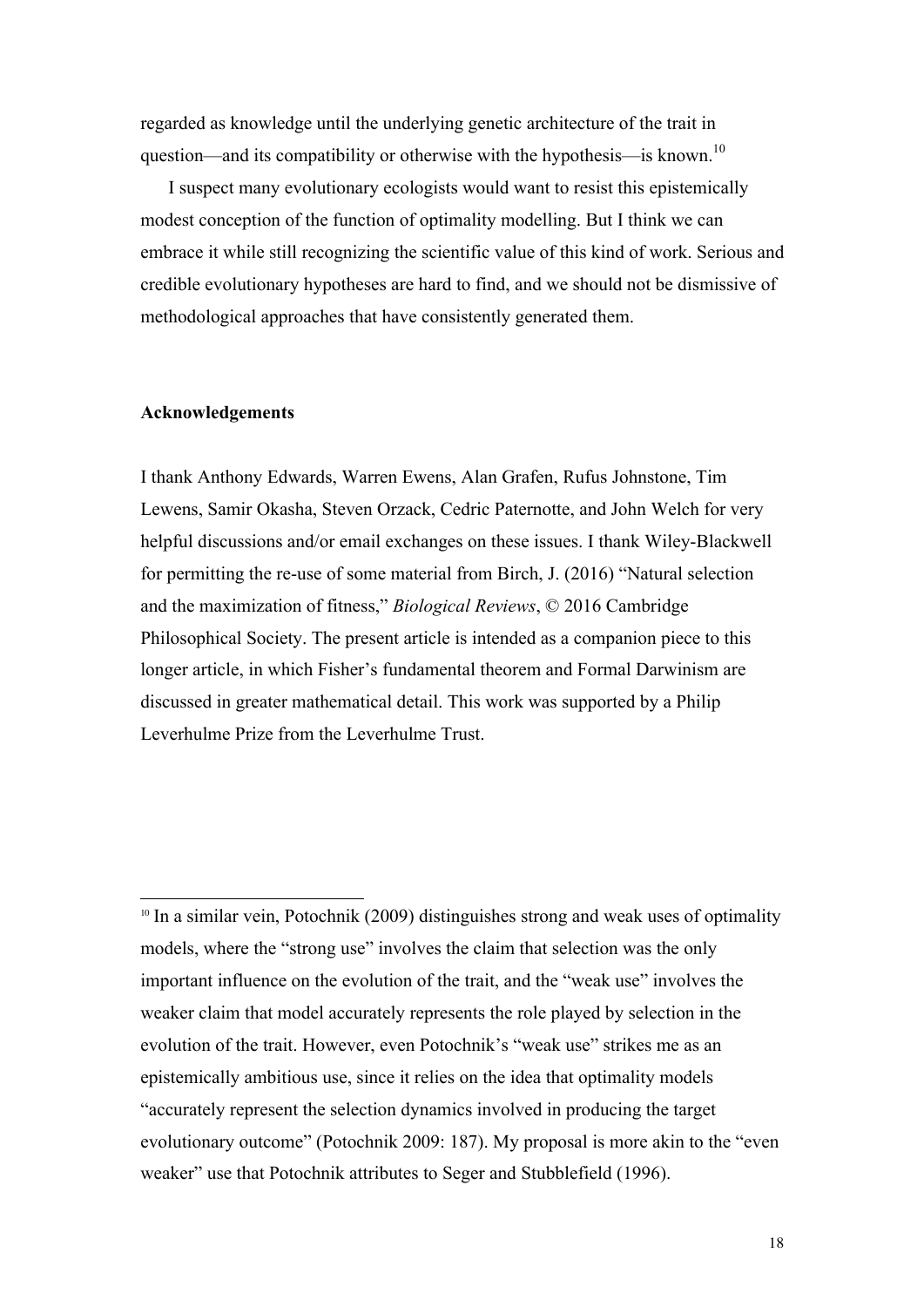#### **References**

- Alexandrova, A. (2008). Making models count. *Philosophy of Science*, 75(3):383– 404.
- Birch, J. (2014). Has Grafen formalized Darwin? *Biology and Philosophy*, 29:175– 180.
- Birch, J. (2016). Natural selection and the maximization of fitness. *Biological Reviews*. doi: 10.1111/brv.12190
- Darwin, C. R. (1859). *On the Origin of Species by Means of Natural Selection, or the Preservation of Favoured Races in the Struggle for Life*. John Murray, London, 1st edition.
- Davies, N. B., Krebs, J. R., and West, S. A. (2012). *An Introduction to Behavioural Ecology*. Wiley-Blackwell, Hoboken, NJ, 4th edition.
- Dodson, S. I., Allen, T. F. H., Carpenter, S. R., Ives, A. R., Jeanne, R. L., Kitchell, J. F., and Langston, N. E. (1998). *Ecology*. Oxford University Press, Oxford.
- Doebeli, M. (2011). *Adaptive diversification*. Princeton University Press, Princeton, NJ.
- Doebeli, M. and Dieckmann, U. (2000). Evolutionary branching and sympatric speciation caused by different types of ecological interactions. *American Naturalist*, 156:S77–S101.
- Edwards, A. W. F. (1994). The fundamental theorem of natural selection. *Biological Reviews*, 69:443–474.
- Edwards, A. W. F. (2000). *Foundations of Mathematical Genetics*. Cambridge University Press, Cambridge, 2nd edition.
- Edwards, A. W. F. (2007). Maximisation principles in evolutionary biology. In Matthen, M. and Stephens, C., editors, *Handbook of the Philosophy of Science: Philosophy of Biology*, pages 335–347. North-Holland, Amsterdam.
- Edwards, A. W. F. (2014). R. A. Fisher's gene-centred view of evolution and the fundamental theorem of natural selection. *Biological Reviews*, 81:135–147.
- Eshel, I. and Feldman, M. W. (1984). Initial increase of new mutants and some continuity properties of ESS in two locus systems. *American Naturalist*, 124:631–640.
- Eshel, I. and Feldman, M. W. (2001). Optimality and evolutionary stability under short- and long-term selection. In Orzack, S. H. and Sober, E., editors,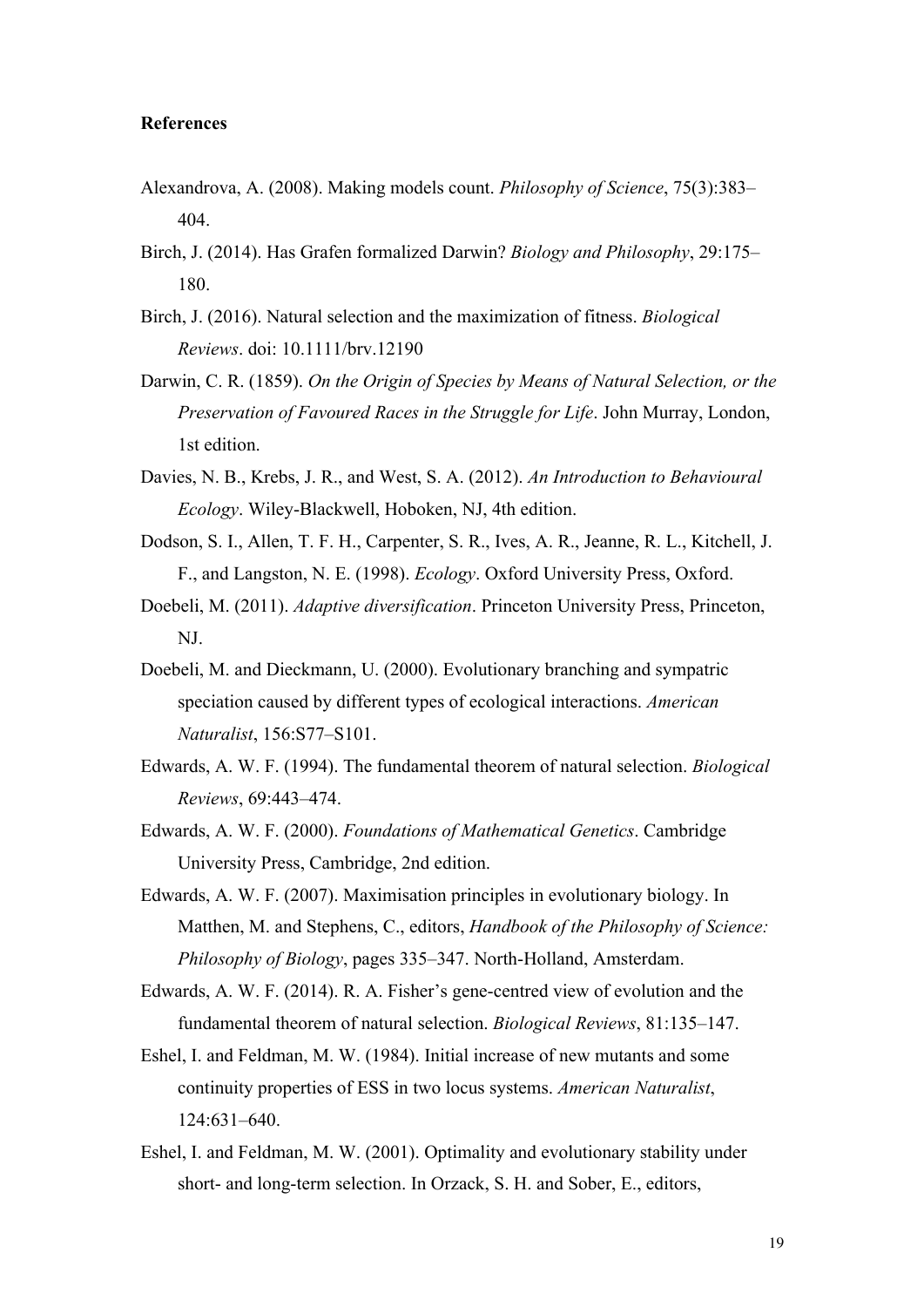*Adaptationism and Optimality*, pages 161–190. Cambridge University Press, Cambridge.

- Eshel, I., Feldman, M. W., and Bergman, A. (1998). Long-term evolution, short-term evolution and population genetic theory. *Journal of Theoretical Biology*, 191:391–396.
- Ewens, W. J. (1968). A genetic model having complex linkage behaviour. *Theoretical and Applied Genetics*, 38:140–143.
- Ewens, W. J. (1989). An interpretation and proof of the fundamental theorem of natural selection. *Theoretical population biology*, 36:167–180.
- Ewens, W. J. (2004). *Mathematical Population Genetics*. Springer, New York, 2nd edition.
- Ewens, W. J. (2011). What is the gene trying to do? *British Journal for the Philosophy of Science*, 62:155–176.
- Ewens, W. J. and Lessard, S. (2015). On the interpretation and relevance of the fundamental theorem of natural selection. *Theoretical Population Biology*, 104:59–67.
- Fisher, R. A. (1930). *The Genetical Theory of Natural Selection*. Clarendon Press, Oxford, 1st edition.
- Fisher, R. A. (1941). Average excess and average effect of a gene substitution. *Annals of Human Genetics*, 11:53–63.
- Frank, S. A. (1997). The Price equation, Fisher's fundamental theorem, kin selection, and causal analysis. *Evolution*, 51:1712–1729.
- Frank, S. A. and Slatkin, M. (1992). Fisher's fundamental theorem of natural selection. *Trends in Ecology and Evolution*, 7:92–95.
- Futuyma, D. J. (2013). *Evolution*. Sinauer, Sunderland, MA, 3rd edition.
- Geritz, S. A. H., G. M. and Metz, J. A. J. (1998). Evolutionarily singular strategies and the adaptive growth and branching of the evolutionary tree. *Evolutionary Ecology*, 12:35–57.
- Godfrey-Smith, P. (2012). Darwinism and cultural change. *Philosophical Transactions of the Royal Society of London B: Biological Sciences*, 367:2160– 2170.
- Godfrey-Smith, P. and Wilkins, J. F. (2008). Adaptationism. In Sarkar, S. and Plutynski, A., editors, *A Companion to the Philosophy of Biology*, London, pages 186–201. Blackwell.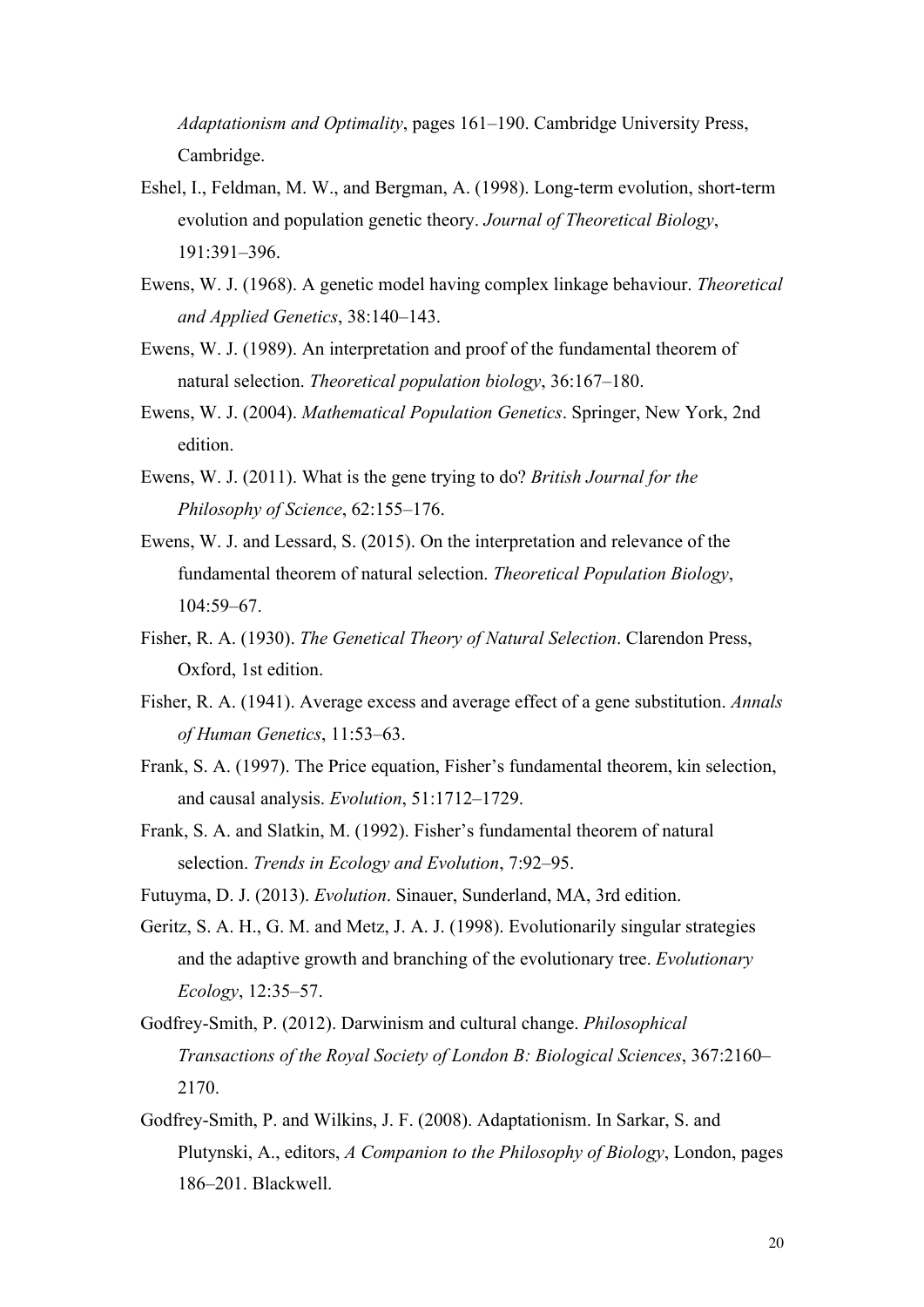- Grafen, A. (1984). Natural selection, kin selection and group selection. In Davies, J. R. K. . N. B., editor, *Behavioural Ecology*, pages 62–84. Blackwell, Oxford, 2nd edition.
- Grafen, A. (2002). A first formal link between the Price equation and an optimization program. *Journal of Theoretical Biology*, 217:75–91.
- Grafen, A. (2006). Optimization of inclusive fitness. *Journal of Theoretical Biology*, 238:541–63.
- Grafen, A. (2007). The formal Darwinism project: a mid-term report. *Journal of Evolutionary Biology* 20:1243–1254.
- Grafen, A. (2014). The formal Darwinism project in outline. *Biology and Philosophy*,  $29.155 - 174$
- Grafen, A. (2015). Biological fitness and the fundamental theorem of natural selection. *American Naturalist Nat*, 186(1):1–14.
- Hamilton, W. D. (1964). The genetical evolution of social behaviour. *Journal of Theoretical Biology*, 7:1–52.
- Hammerstein, P. (1996). Darwinian adaptation, population genetics and the streetcar theory of evolution. *Journal of Mathematical Biology*, 34:511–532.
- Hammerstein, P. (2012). Towards a darwinian theory of decision making: games and the biological roots of behavior. In Okasha, S. and Binmore, K., editors, *Evolution and Rationality: Decisions, Co-operation and Strategic Behavior*, pages 7–22. Cambridge University Press, Cambridge.
- Hammerstein, P. and Selten, R. (1994). Game theory and evolutionary biology. In Aumann, R. J. and Hart, S., editors, *Handbook of Game Theory with Economic Applications*, volume 2, pages 929–993. Elsevier, Amsterdam.
- Hedrick, P. W. (2011). *Genetics of Populations*. Jones and Bartlett, Sudbury, MA, 4th edition.
- Kaplan, J., editor (2008). The Adaptive Landscape: Metaphors and Models [special issue]*. Biology and Philosophy* 23(5)*.*
- Karlin, S. (1975). General two locus selection models: some objectives, rules and interpretations. *Theoretical Population Biology*, 7:364–398.
- Lessard, S. (1997). Fisher's fundamental theorem of natural selection revisited. *Theoretical Population Biology*, 52:119–136.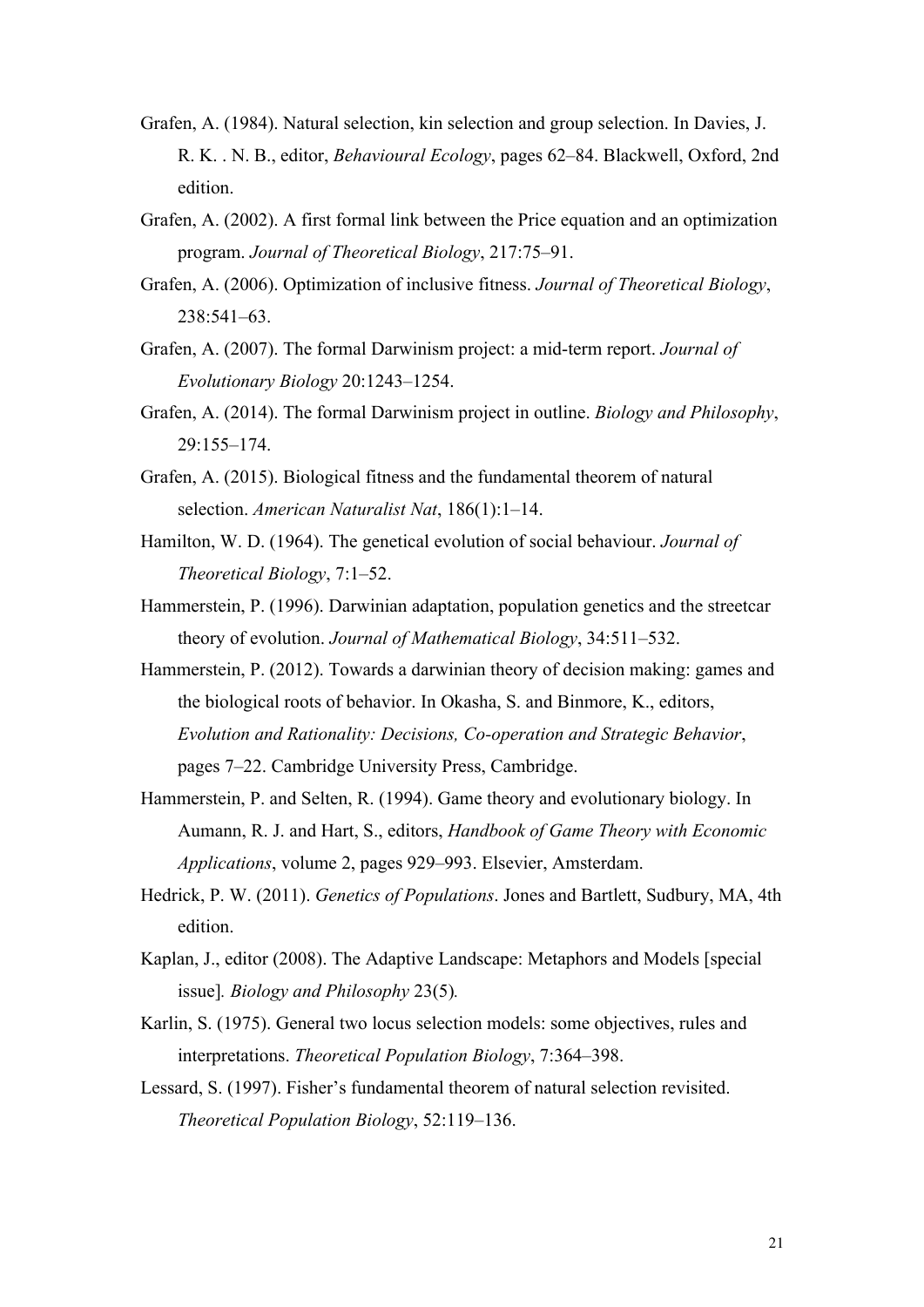- Lewens, T. (2007). Adaptation. In Hull, D. L. and Ruse, M., editors, *The Cambridge Companion to the Philosophy of Biology*, pages 1–21. Cambridge University Press, Cambridge.
- Lewens, T. (2009). Seven types of adaptationism. *Biology and Philosophy*, 24:161– 182.
- Liberman, U. (1988). External stability and ESS: criteria for initial increase of new mutant allele. *Journal of Mathematical Biology*, 26:477–485.
- Maynard Smith, J. (1982). *Evolution and the Theory of Games*. Cambridge University Press, Cambridge.
- Metz, J. A. J. (2011). Thoughts on the geometry of meso-evolution: collecting mathematical elements for a postmodern synthesis. In Chalub, F. A. C. C. and Rodrigues, J. F., editors, *The Mathematics of Darwin's Legacy*, pages 193–232. Birkh\_user, Basel.
- Moran, P. A. P. (1964). On the non-existence of adaptive topographies. *Annals of Human Genetics*, 27:383–393.
- Mulholland, H. P. and Smith, C. A. B. (1959). An inequality arising in genetical theory. *American Mathematical Monthly*, 66:673–683.
- Okasha, S. (2008). Fisher's 'fundamental theorem' of natural selection: a philosophical analysis. *British Journal for the Philosophy of Science*, 59:319– 351.
- Okasha, S. and Paternotte, C. (2014). Adaptation, fitness and the selection-optimality links. *Biology and Philosophy*, 29:225–232.
- Orzack, S. H. and Forber, P. (2012). Adaptationism. In Zalta, E. N., editor, *The Stanford Encyclopedia of Philosophy*. Winter 2012 edition.
- Parker, G. A. and Smith, J. M. (1990). Optimality theory in evolutionary biology. *Nature*, 348:27–33.
- Pigliucci, M. and Kaplan, J. (2006). *Making Sense of Evolution: The Conceptual Foundations of Evolutionary Biology*. University of Chicago Press, Chicago, IL.
- Plutynski, A. (2006). What was Fisher's fundamental theorem of natural selection and what was it for? *Studies in History and Philosophy of Biological and Biomedical Sciences*, 37:59–82.
- Potochnik, A. (2009). Optimality modeling in a suboptimal world. *Biology and Philosophy*, 24:183–197.